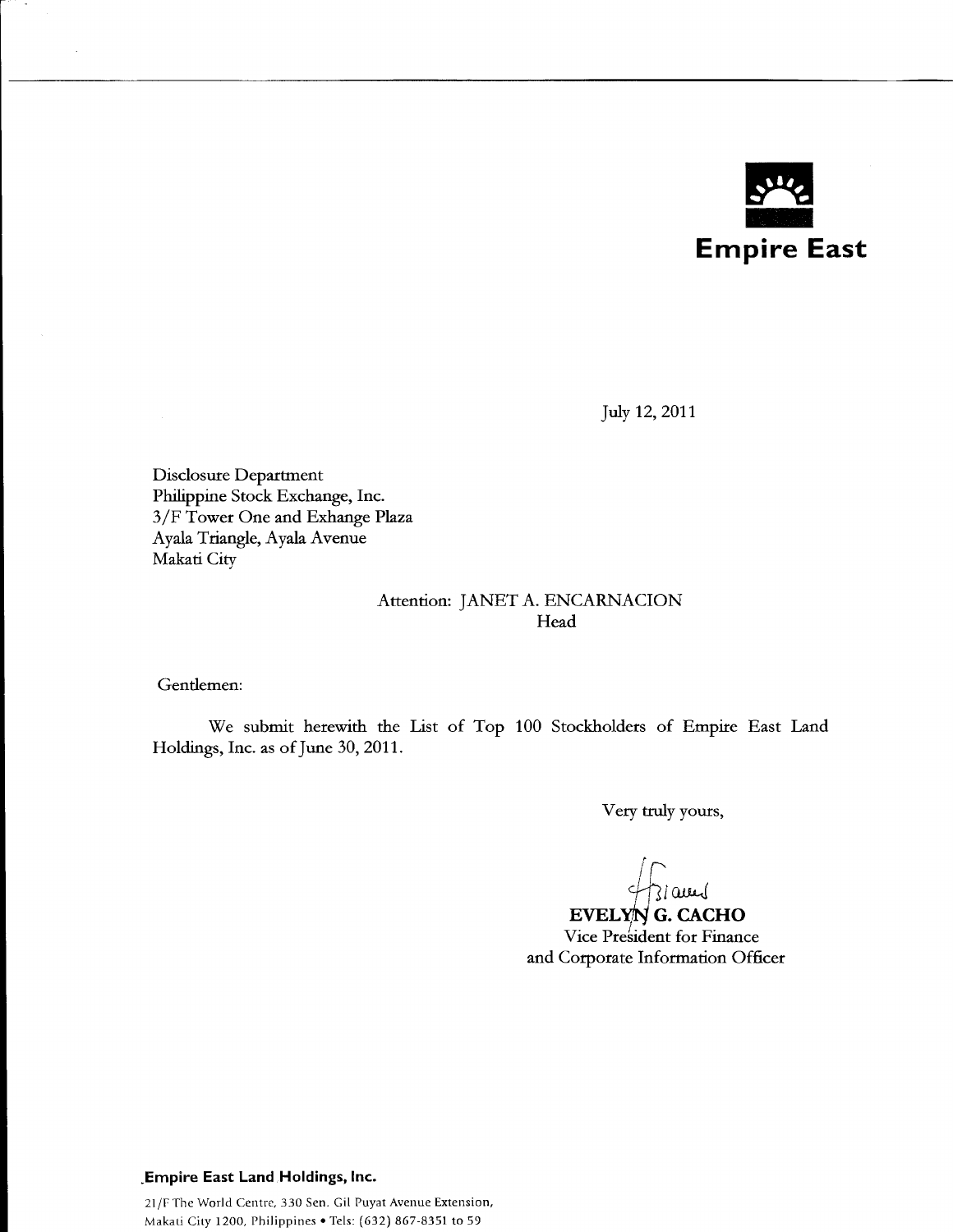#### COMPANY NAME : EMPIRE EAST LAND HOLDINGS, INC. Page 1

### LIST OF TOP 100 STOCKHOLDERS<br>As Of June 30, 2011

| STOCKHOLDER'S NAME                     | OUTSTANDING &<br>ISSUED SHARES<br>(FULLY PAID) | OUTSTANDING &<br><b>ISSUED SHARES</b><br>(PARTIALLY PAID) | TOTAL<br>HOLDINGS<br>(SUBSCRIBED) | PERCENTAGE<br>TO<br>TOTAL | NATIONALITY           | ADDRESS                                                                                                         |
|----------------------------------------|------------------------------------------------|-----------------------------------------------------------|-----------------------------------|---------------------------|-----------------------|-----------------------------------------------------------------------------------------------------------------|
| MEGAWORLD CORPORATION                  | 5,022,770,249                                  | $\circ$                                                   | 5,022,770,249                     | 47.284                    | FILIPINO              | 28/F THE WORLD CENTRE 330 SEN. GIL PUYAT                                                                        |
| PCD NOMINEE CORPORATION (FILIPINO)     | 2,589,592,770                                  | $\mathbf 0$                                               | 2,589,592,770                     | 24.378                    | FILIPINO              | AVE., MAKATI CITY<br>37/F TOWER I, THE ENTERPRISE CENTER, 6766                                                  |
| PCD NOMINEE CORPORATION (NON-FILIPINO) | 1,397,127,523                                  | $^{\circ}$                                                | 1,397,127,523                     | 13.153                    | NON-FILIPINO          | AYALA AVE. COR. PASEO DE ROXAS,<br>37/F TOWER I, THE ENTERPRISE CENTER, 6766<br>AYALA AVE. COR. PASEO DE ROXAS, |
| FIRST CENTRO INC.                      | 1,002,394,500                                  | $\Omega$                                                  | 1,002,394,500                     | 9.437                     | FILIPINO              | 28/F THE WORLD CENTER 330 SEN GIL PUYAT<br>AVE MAKATI CITY                                                      |
| THE ANDRESONS GROUP INC.               | 138, 133, 820                                  | $\Omega$                                                  | 138, 133, 820                     | 1.300                     | FILIPINO              | 28/F THE WORLD CENTER 330 SEN GIL PUYAT<br>AVE MAKATI CITY                                                      |
| EMPIRE EAST LAND HOLDINGS, INC.        | 127, 256, 071                                  | $^{\circ}$                                                | 127, 256, 071                     | 1.198                     | FILIPINO              | 21/F, THE WORLD CENTRE BUILDING 330 SEN.<br>GIL PUYAT AVE., MAKATI CITY                                         |
| ANDREW LIM TAN                         | 24, 277, 776                                   | $^{\circ}$                                                | 24, 277, 776                      | 0.229                     | FILIPINO              | 28/F THE WORLD CENTER 330 SEN GIL PUYAT<br>AVE MAKATI CITY                                                      |
| SIMON LEE SUI HEE                      | 16,685,206                                     | $^{\circ}$                                                | 16,685,206                        | 0.157                     | AUSTRALIAN            | 78 THE AVENUE; NEDLANDS 6009 WESTERN,<br>AUSTRALIA                                                              |
| RAMON UY ONG                           | 14,950,000                                     | $\mathbf 0$                                               | 14,950,000                        | 0.141                     | FILIPINO              | #9 NAVARRO STREET CORINTHIAN GARDENS<br>QUEZON CITY                                                             |
| LUCIO W. YAN                           | 10,350,000                                     | $\mathbf 0$                                               | 10,350,000                        | 0.097                     | FILIPINO              | 537 LAFAYETTE STREET GREENHILLS EAST,<br>MANDALUYONG                                                            |
| SAMUEL CHUA NG &/OR JOCELYN NGO NG ITF | 7,015,000                                      | $\Omega$                                                  | 7,015,000                         | 0.066                     | FILIPINO              | 809 ONGPIN ST., STA. CRUZ MANILA 1003                                                                           |
| UNION PROPERTIES INC.                  | 6,157,808                                      | $^{\circ}$                                                | 6,157,808                         | 0.058                     | FILIPINO              | 6/F SSS MAKATI BUILDING AYALA AVE. COR.                                                                         |
| BASILIO BARRETTO                       | 4,746,900                                      | $^{\circ}$                                                | 4,746,900                         | 0.045                     | FILIPINO              | HERRERA STS. MAKATI CITY<br>#61 ROOSEVELT STREET NORTH GREENHILLS,<br>SAN JUAN                                  |
| ALBERTO MENDOZA AND/OR JEANIE C.       | 4,444,106                                      | $^{\circ}$                                                | 4,444,106                         | 0.042                     | FILIPINO              | #1145 AGUILAR ST., TONDO, MANILA                                                                                |
| EVANGELINE R. ABDULLAH                 | 4,324,000                                      | $\Omega$                                                  | 4,324,000                         | 0.041                     | FILIPINO              | 3 HARVARD ROAD, FORBES PARK MAKATI CITY                                                                         |
| VALENTIN T. KHOE                       | 4,207,434                                      | $^{\circ}$                                                | 4,207,434                         | 0.040                     | FILIPINO              | 27 11TH ST., NEW MANILA, Q.C.                                                                                   |
| GEORGE T. YANG                         | 3,675,400                                      | $\Omega$                                                  | 3,675,400                         | 0.035                     | FILIPINO              | 17/F CITIBANK BLDG. PASEO DE ROXAS MAKATI<br>METRO MANILA                                                       |
| ZHENG CHANG HUA                        | 3,220,000                                      | $\mathbf 0$                                               | 3,220,000                         | 0.030                     | CHINESE               | RM. 608 BINONDO PLAZA #850 ALVARADO ST.,<br>BINONDO MANILA                                                      |
| TIONG C. ROSARIO                       | 3,138,791                                      | $\mathbf 0$                                               | 3,138,791                         | 0.030                     | FILIPINO              | TR MERCANTILE, UNIT 1704 EAST TOWER, PSE<br>CENTER ORTIGAS, PASIG CITY                                          |
| MAXIMINO S. UY &/OR LIM HUE HUA        | 3,105,000                                      | $^{\circ}$                                                | 3,105,000                         | 0.029                     | FILIPINO              | 6TH FLR. CEDAR EXECUTIVE BLDG. TIMOG AVE.<br>0.C. 1100                                                          |
| CAI ZHI OIANG                          | 3,000,000                                      | $^{\circ}$                                                | 3,000,000                         | 0.028                     | CHINESE               | 288 ESCOLTA TWIN TOWER, ESCOLTA ST. STA.<br>CRUZ, MANILA                                                        |
| TRANS-ASIA SECURITIES, INC.            | 3,000,000                                      | $\Omega$                                                  | 3,000,000                         | 0.028                     | FILIPINO              | RM. 601-S STATE CENTER 333 JUAN LUNA ST.<br>BINONDO, MANILA                                                     |
| LUISA CO LI                            | 2,902,908                                      | $\Omega$                                                  | 2,902,908                         | 0.027                     | FILIPINO              | 627 MADRID ST., BINONDO MANILA                                                                                  |
| CARLOS D. APOSTOL                      | 2,875,000                                      | $^{\circ}$                                                | 2,875,000                         | 0.027                     | FILIPINO              | 2327 MACOPA, DASMARINAS MAKATI CITY                                                                             |
| EDWARD N. CHEOK                        | 2,875,000                                      | $\Omega$                                                  | 2,875,000                         | 0.027                     | FILIPINO              | RM. 1005 FAR EAST BANK BLDG., 560 QUINTIN<br>PAREDES ST., BINONDO MANILA                                        |
| ABOITIZ EQUITY VENTURES INC.           | 2,813,843                                      | $^{\circ}$                                                | 2,813,843                         | 0.026                     | FILIPINO              | 110 LEGASPI ST., LEGASPI VILL. MAKATI<br>CITY                                                                   |
| CAROLINA ONG YU                        | 2,415,000                                      | $\mathbf 0$                                               | 2,415,000                         | 0.023                     | FILIPINO              | 931 SCHUYLER ST., MANDALUYONG CITY                                                                              |
| MAXIMINO S. UY                         | 2,357,500                                      | $^{\circ}$                                                | 2,357,500                         | 0.022                     | FILIPINO              | 6TH FLR. CEDAR EXECUTIVE BLDG. TIMOG AVE.<br>0.C. 1100                                                          |
| ABOITIZ & COMPANY                      | 2,314,421                                      | $^{\circ}$                                                | 2,314,421                         | 0.022                     | FILIPINO              | 2/F ABOITIZ BUILDING 110 LEGASPI ST.,<br>MAKATI CITY                                                            |
| WILLIAM HOW                            | 2,300,000                                      | $^{\circ}$                                                | 2,300,000                         | 0.022                     | FILIPINO              | 5 JOYA ST., CORINTHIAN GARDENS QUEZON<br>CITY                                                                   |
| SAN-TEH A.K.A. DANIE LAI               | 2,129,800                                      | $^{\circ}$                                                | 2,129,800                         | 0.020                     | TAIWANESE             | 3A GOLDLAND TWR, 10 EISENHOWEER ST.,<br>GREENHILLS SAN JUAN                                                     |
| CHAK CHING CHAN                        | 1,759,500                                      | $^{\circ}$                                                | 1,759,500                         | 0.017                     | FILIPINO              | 1539 DOROTEO JOSE STREET STA. CRUZ,<br>MANILA                                                                   |
| ANTONIO ABRERA                         | 1,725,000                                      | $^{\circ}$                                                | 1,725,000                         | 0.016                     | FILIPINO              | INFOMAN, GROUND FLR. MJL BLDG. 1175<br>PASONG TAMO MAKATI CITY                                                  |
| CHIN HSIANG WANG<br>PABLO N. PUA       | 1,725,000<br>1,725,000                         | $^{\circ}$<br>$\Omega$                                    | 1,725,000<br>1,725,000            | 0.016<br>0.016            | TAIWANESE<br>FILIPINO | 422 QUIRINO HIGHWAY QUEZON CITY<br>RM. 803 CHINATOWN STEEL TOWER ASUNCION                                       |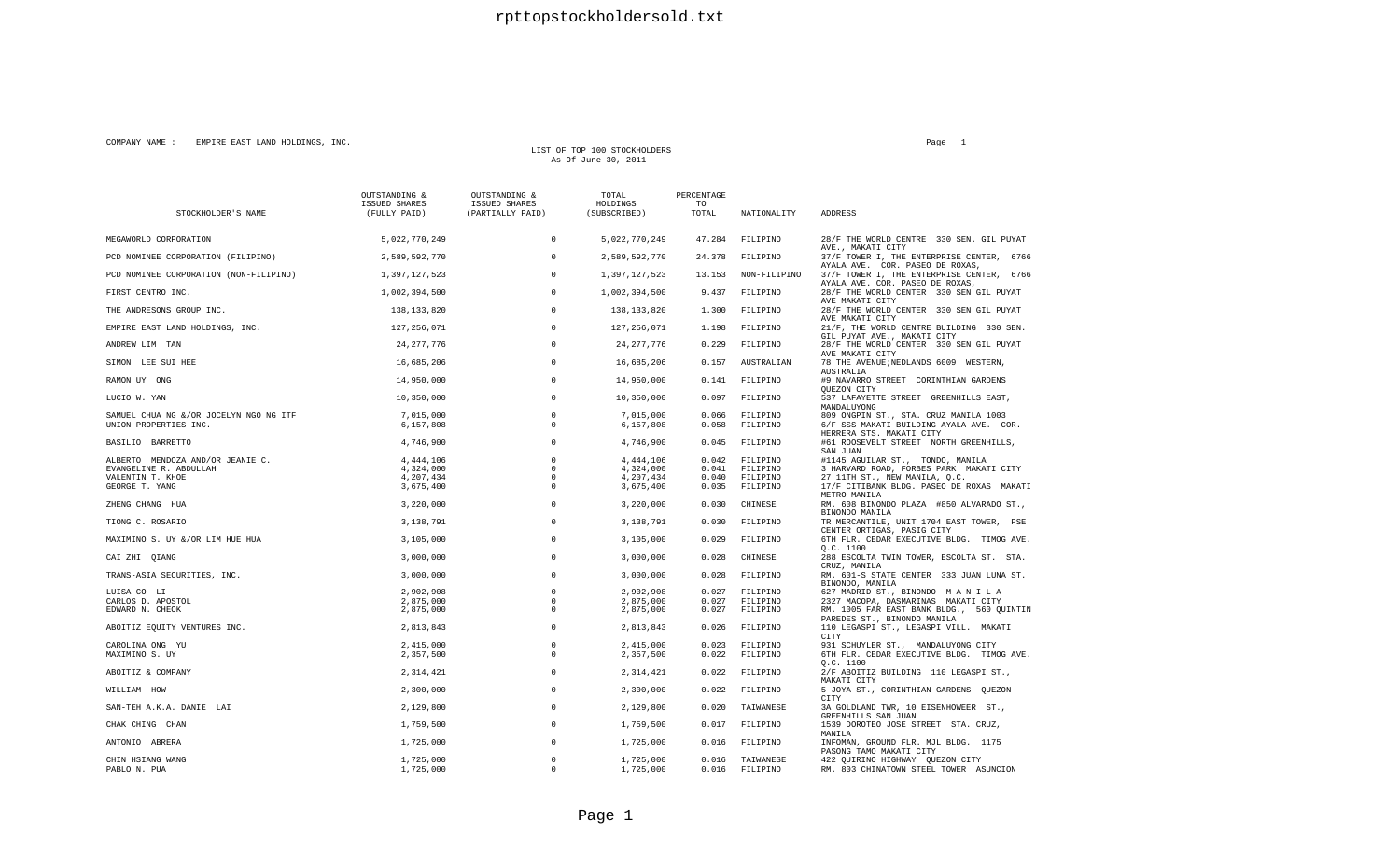| FIRST ABACUS FINANCIAL HOLDINGS<br>CORPORATION         | 1,650,000 | 0           | 1,650,000 | 0.016 | FILIPINO     | ST., BINONDO MANILA<br>UNIT E-3001, PSE CENTRE EXCHANGE ROAD,<br>ORTIGAS COMPLEX  |
|--------------------------------------------------------|-----------|-------------|-----------|-------|--------------|-----------------------------------------------------------------------------------|
| FRANCISCO L. BENEDICTO                                 | 1,610,000 | 0           | 1,610,000 | 0.015 | FILIPINO     | B. BENEDICTO & SONS COMPANY 99-101<br>PLARIDEL STREET CEBU CITY 6000              |
| LAWRENCE MENDOZA AND/OR ALBERTO                        | 1,583,320 | $\mathbf 0$ | 1,583,320 | 0.015 | FILIPINO     | 1145 AGUILAR ST. MANILA                                                           |
| LEONCIO TAN TIU                                        | 1,495,000 | $\mathbf 0$ | 1,495,000 | 0.014 | FILIPINO     | 522 NUEVA STREET BINONDO, MANILA                                                  |
|                                                        |           |             |           |       |              |                                                                                   |
| UNION BANK OF THE PHILS.                               | 1,437,730 | $^{\circ}$  | 1,437,730 | 0.014 | FILIPINO     | SSS MAKATI BUILDING AYALA AVENUE, MAKATI                                          |
| ERRAMON I. ABOITIZ                                     | 1,418,354 | $^{\circ}$  | 1,418,354 | 0.013 | FILIPINO     | 110 LEGASPI ST., LEGASPI VILL. MAKATI<br>CITY                                     |
| UNITED LIFE ASSURANCE CORP.                            | 1,405,300 | $\mathbf 0$ | 1,405,300 | 0.013 | FILIPINO     | 6/F FEDERAL TOWER BLDG. DASMARINAS ST.<br>COR.                                    |
| MANUEL LOPEZ AND/OR MA. TERESA LOPEZ                   | 1,380,638 | $\circ$     | 1,380,638 | 0.013 | FILIPINO     | 841 HARVARD ST., WACK-WACK<br>VILLAGE, MANDALUYONG CITY                           |
| LUIS ANG AND/OR LISA ANG                               | 1,312,150 | $^{\circ}$  | 1,312,150 | 0.012 | FILIPINO     | 1333 CABALLERO ST. DASMARINAS VILLAGE,<br>MAKATI CITY                             |
| EDAN CORPORATION                                       | 1,277,972 | $\mathbf 0$ | 1,277,972 | 0.012 | FILIPINO     | 562 HOLY CROSS STREET BO. GREENHILLS,<br>MANDALUYONG                              |
| ABOITIZ & COMPANY, INC.                                | 1,189,100 | $\mathbf 0$ | 1,189,100 | 0.011 | FILIPINO     | P.O. BOX 65 CEBU CITY 6000                                                        |
| ABOITIZ EQUITY & VENTURES                              | 1,189,100 | $\Omega$    | 1,189,100 | 0.011 | FILIPINO     | P.O. BOX 65 CEBU CITY 6000                                                        |
| CONSTANTINO CHUA AND/OR WILLINGTON<br>AND/OR GEORGE WY | 1,150,000 | $\Omega$    | 1,150,000 | 0.011 | FILIPINO     | RM. 307 WELLINGTON BLDG., ORIENTE ST.,<br>BINONDO, MANILA                         |
|                                                        |           | $\Omega$    |           | 0.011 |              |                                                                                   |
| ROSA ALEXANDRA UY                                      | 1,150,000 |             | 1,150,000 |       | FILIPINO     | #6 MOLAVE ST., FORBES PARK MAKATI CITY                                            |
| ROBERT C. TAN                                          | 1,094,662 | $\Omega$    | 1,094,662 | 0.010 | FILIPINO     | MARIA LUISA PARK, BANILAD CEBU CITY 6000                                          |
| WILLINGTON W. CHUA                                     | 1,035,000 | $\Omega$    | 1,035,000 | 0.010 | FILIPINO     | RM. 307 WELLINGTON BLDG. ORIENTE ST.<br>BINONDO MANILA                            |
| SALLY T. GO                                            | 1,035,000 | $\mathbf 0$ | 1,035,000 | 0.010 | FILIPINO     | #1010 BASILAN, INSULAR VILL.II DAVAO CITY<br>8000                                 |
| SAMUEL NG                                              | 1,035,000 | $\circ$     | 1,035,000 | 0.010 | FILIPINO     | 54 FELIX MANALO STREET SAN JUAN, METRO<br>MANILA                                  |
| JULIE WONG PUA                                         | 1,035,000 | $\mathbf 0$ | 1,035,000 | 0.010 | FILIPINO     | MANLAR RICE MILL MABINI, SANTIAGO CITY<br>3311                                    |
| FLORA B. CHUA                                          | 1,028,972 | $^{\circ}$  | 1,028,972 | 0.010 | FILIPINO     | #35 DON V. MADRIGAL AVENUE CORINTHIAN<br>GARDENS, QUEZON CITY                     |
| EMILY BENEDICTO                                        | 1,000,000 | $\mathbf 0$ | 1,000,000 | 0.009 | FILIPINO     | 101 PLARIDEL STREET CEBU CITY 6000                                                |
| WINSTON S. CO                                          | 998,707   | $^{\circ}$  | 998,707   | 0.009 | CHINESE      | 23 LOPEZ JUANA STREET AYALA HEIGHTS,                                              |
|                                                        |           |             |           |       |              | QUEZON CITY                                                                       |
| JULIET U. BANGAYAN                                     | 920,000   | $\circ$     | 920,000   | 0.009 | FILIPINO     | 395 COLUMBIA ST., GREENHILLS EAST,<br>MANDALUYONG CITY                            |
| CARMELINO O. DIONIDO                                   | 909,121   | 0           | 909,121   | 0.009 | FILIPINO     | 2490 JUAN LUNA ST., TONDO, MANILA                                                 |
| LEE CHUNG CUA                                          | 908,500   | 0           | 908,500   | 0.009 | CHINESE      | RM 409 NO. 842 ALVARADO ST. BINONDO,<br>MANILA                                    |
| FLORA NG SIU KHENG                                     | 864,800   | $\Omega$    | 864,800   | 0.008 | FILIPINO     | 23 CAMBRIDGE CIRCLE, NORTH FORBES PARK<br>MAKATI CITY                             |
| OOI POAY LUM                                           | 864,800   | $\Omega$    | 864,800   | 0.008 | MALAYSIAN    | NO. 58 TAMAN JESSELTON 10450 PENANG,<br>MALAYSIA                                  |
| VICTORIANO SY SR.                                      | 849,122   | $\Omega$    | 849,122   | 0.008 | FILIPINO     | C/O GLOBESCO, INC. 192 STO. DOMINGO<br>AVENUE OUEZON CITY                         |
| CENTURY SECURITIES CORPORATION A/C 888                 | 842.747   | $^{\circ}$  | 842.747   | 0.008 | FILIPINO     | 1105 GALLERIA CORPORATE CENTER PASIG CITY                                         |
| BENILDA S. SANTOS                                      | 830,000   | $\mathbf 0$ | 830,000   | 0.008 | FILIPINO     | 21 TIRAD PASS ST., AYALA HEIGHTS QUEZON<br>CITY 1100                              |
|                                                        |           | $\Omega$    |           |       |              |                                                                                   |
| ELIZABETH K. SO                                        | 805,000   |             | 805,000   | 0.008 | FILIPINO     | 541-B SILENCIO ST., QUEZON CITY                                                   |
| WILLIAM K. SO                                          | 805,000   | $\mathbf 0$ | 805,000   | 0.008 | FILIPINO     | 541-C SILENCIO ST., QUEZON CITY                                                   |
| BAUHINIA MANAGEMENT INC.                               | 787,750   | $\Omega$    | 787,750   | 0.007 | FILIPINO     | C/O ABOTIZ & CO., INC. 110 LEGASPI ST.,<br>MAKATI CITY                            |
| KIM LAO                                                | 779,424   | $\mathbf 0$ | 779,424   | 0.007 | FILIPINO     | 55 MANGUSTAN ROAD MALABON, METRO MANILA                                           |
| CONSOLIDATED DISTILLERS OF THE FAR EAST<br>TNC.        | 759,964   | 0           | 759,964   | 0.007 | FILIPINO     | 28/F WORLD CENTER 330 SEN GIL PUYAT AVE<br>MAKATI CITY                            |
| ANTONIO INIGO SARTE                                    | 747,500   | $\mathbf 0$ | 747,500   | 0.007 | FILIPINO     | 001-D DUNHILL DRIVE KM. 18 SEVERINA<br>PARANAQUE, METRO MLA.                      |
| MARIANO O. CHUA                                        | 690,000   | $^{\circ}$  | 690,000   | 0.006 | FILIPINO     | SUITE 901 9TH FLOOR, TYTANA TOWER, PLAZA<br>LORENZO RUIZ, BINONDO MLA.            |
| LUCILA COCHICO                                         | 690,000   | $\mathbf 0$ | 690,000   | 0.006 | FILIPINO     | MJS ELECTRICAL RM. 307 PANORAMA BUILDING<br>CALOOCAN CITY                         |
| ALBERTO Q. GOCHANGCO                                   | 690,000   | $^{\circ}$  | 690,000   | 0.006 | FILIPINO     | 17 ADAMS ST., FILINVEST SOUTH BINAN,<br>LAGUNA 4024                               |
| HUNG SEK PUI AND/OR CHAN PUI FAI                       | 690,000   | $\mathbf 0$ | 690,000   | 0.006 | HONGKONG NAT | UNIT 21 SAMAR VILLE TOWNHOMES SOUTH<br>TRIANGLE QUEZON CITY                       |
| CONRADO VICENTE                                        | 690,000   | 0           | 690,000   | 0.006 | FILIPINO     | 202 J. BASA STREET SAN JUAN, METRO MANILA                                         |
| ALBERTO GOCHANGCO                                      | 667,000   | $^{\circ}$  | 667,000   | 0.006 | FILIPINO     | C/O CITI APPLIANCE NATIONAL HIGHWAY                                               |
| PETER DATA ITF ESTRELLITA                              | 648,600   | $\circ$     | 648,600   | 0.006 | FILIPINO     | PARIAN CALAMBA LAGUNA 4027<br>11/F SOLIDBANK BLDG. PASEO DE ROXAS,<br>MAKATI CITY |
|                                                        |           |             |           |       |              |                                                                                   |

Page 2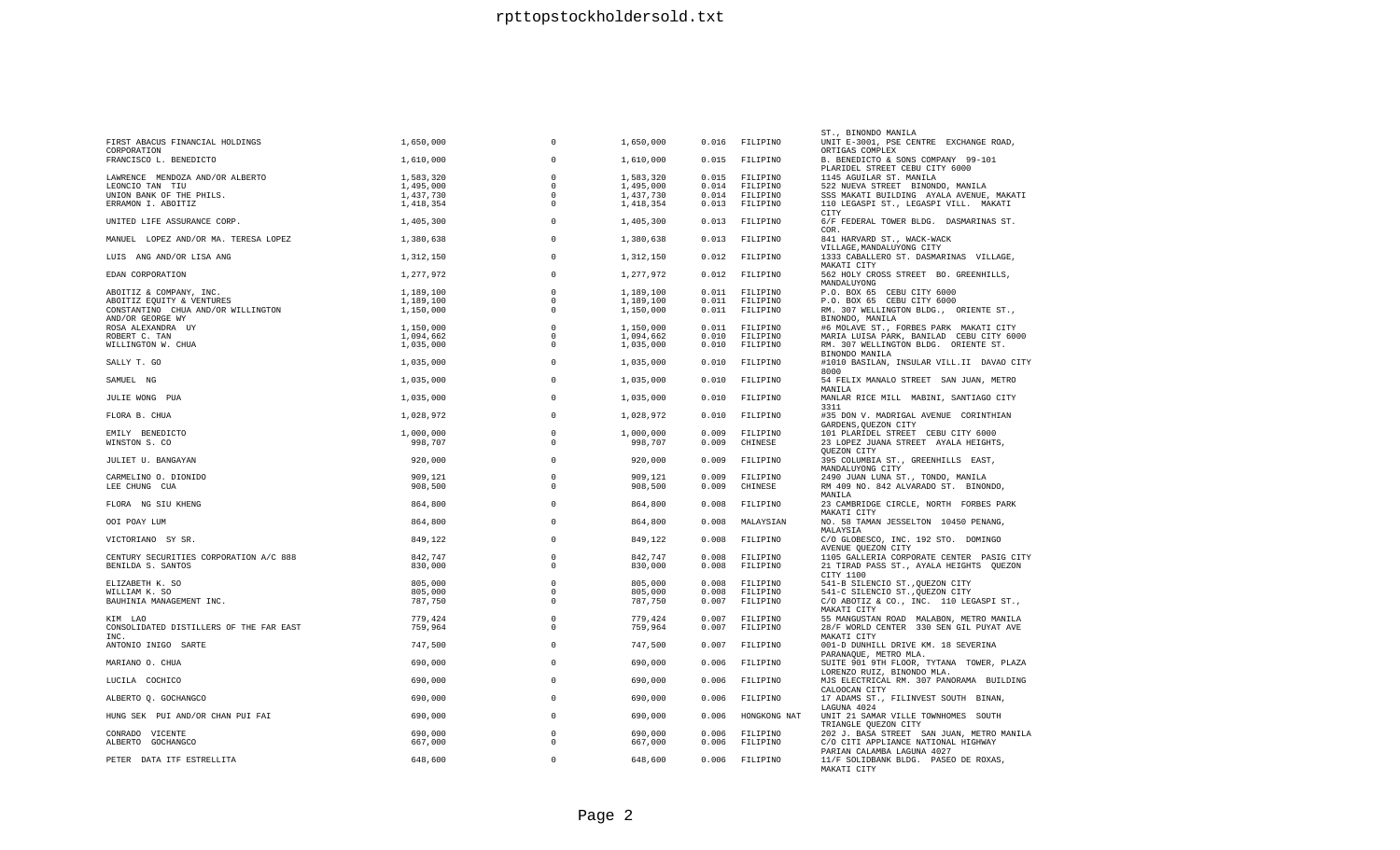| VICTORIANO G. SY JR.                              | 648,600 | $\Omega$                   | 648,600 | 0.006 | FILIPINO       | 401 COLUMBIA ST., GREENHILLS EAST,<br>MANDALUYONG CITY                         |
|---------------------------------------------------|---------|----------------------------|---------|-------|----------------|--------------------------------------------------------------------------------|
| WONG CHI SAM                                      | 618,240 | $\Omega$                   | 618,240 | 0.006 | FILIPINO       | S1120 STATE CENTER BUILDING 333 JUAN LUNA                                      |
| LEE KENG CHUA                                     | 596,572 | $\Omega$                   | 596,572 | 0.006 | FILIPINO       | STREET BINONDO, MANILA<br>#35 DON V. MADRIGAL AVE. CORINTHIAN                  |
| INTERNATIONAL POLYMER CORP.                       | 586,960 | $\circ$                    | 586,960 | 0.006 | FILIPINO       | GARDENS QUEZON CITY<br>26/F PACIFIC STAR BLDG., MAKATI AVE. COR.               |
| BASILIO BARETTO                                   | 575,000 | $\Omega$                   | 575,000 | 0.005 | FILIPINO       | SEN. GI LPUYAT AVE., MAKATI CITY<br>61 ROOSEVELT STREET, NORTH GREENHILLS,     |
|                                                   |         |                            |         |       |                | SAN JUAN , METRO MANIL                                                         |
| WALTER CO AND/OR GENEVIEVE CO                     | 575,000 | $\overline{0}$<br>$\Omega$ | 575,000 | 0.005 | FILIPINO       | 5060 SAN RAFAEL EXT. MANDALUYONG CITY                                          |
| PHILIP Z. DABAO                                   | 575,000 |                            | 575,000 | 0.005 | FILIPINO       | #1 BEGONIA ST. CAPITOLVILLE II BACOLOD                                         |
| EDMUND H. GO                                      | 575,000 | $\circ$                    | 575,000 | 0.005 | FILIPINO       | CITY 6100<br>C/O FILMON HARDWARE INC. P.O. BOX 390,<br>CEBU CITY 6000          |
| BENITO LAO                                        | 575,000 | $\circ$                    | 575,000 | 0.005 | FILIPINO       | 485 LAVEZARES ST. BINONDO, MANILA                                              |
| LIN FENG                                          | 575,000 | $^{\circ}$                 | 575,000 | 0.005 | CHINESE        | PENTHOUSE BINONDO PLAZA #850 ALVARADO<br>ST., BINONDO MANILA                   |
| ELIZABETH L. SY                                   | 565,504 | $\Omega$                   | 565,504 | 0.005 | FILIPINO       | 401 COLUMBIA ST., GREENHILLS EAST,<br>MANDALUYONG CITY                         |
| WU-PANG YAO                                       | 558,000 | $\Omega$                   | 558,000 | 0.005 | TAIWANESE      | 23/F NO. 447, SEC. 3 WEN-SHING ROAD<br>TAICHING TAIWAN R.O.C.                  |
| SALLY KHO                                         | 548,642 | $\Omega$                   | 548,642 | 0.005 | FILIPINO       | UNIT 27 CITY GARDEN TOWNHOUSE 208<br>PASADENA DRIVE, SAN JUAN MM               |
| ESTHER A. VIBAL                                   | 525,366 | $\mathbf 0$                | 525,366 | 0.005 | FILIPINO       | DON PEPE CORNER SIROUN STREET STA. MESA<br>HEIGHTS, QUEZON CITY                |
| SHIRLEY T. LEE                                    | 520,743 | $\Omega$                   | 520,743 | 0.005 | FILIPINO       | 11 DON VICENTE MADRIGAL AVE., CORINTHIAN<br>GARDEN, QUEZON CITY                |
| HORACIO E. PASCUAL AND/OR FELICITAS V.<br>PASCUAL | 517,500 | $\Omega$                   | 517,500 | 0.005 | FILIPINO       | 907 EIFFEL RD. LE MARICHE SUBD 222 E.<br>RODRIGUEZ SR., AVENUE QUEZON CITY     |
| LUISA CO LI                                       | 492,430 | $\circ$                    | 492,430 | 0.005 | FILIPINO       | 627 MADRID ST., BINONDO MANILA                                                 |
| ELIODORO J. RAVALO                                | 476,100 | $\Omega$                   | 476,100 | 0.004 | FILIPINO       | ASIAN MANSION II LPH 01, 107 DELA ROSA                                         |
|                                                   |         |                            |         |       |                | COR. NIEVA STS. LEGASPI VILLAGE                                                |
| SHIGEYUKI AZUMA                                   | 475,870 | $\circ$                    | 475,870 | 0.004 | JAPANESE       | C/O PNB CEBU                                                                   |
| JAMES C. TSANG                                    | 471,224 | $^{\circ}$                 | 471,224 | 0.004 | FILIPINO       | VICTORY CONST. SUPPLY SANTIAGO CITY 3311                                       |
| JOSEFINA A. PASCUAL                               | 467,820 | $\mathbf 0$                | 467,820 | 0.004 | FILIPINO       | GEN. TRIAS, CAVITE 4107                                                        |
| DIOSDADO M. HOLGADO                               | 460,000 | $\Omega$                   | 460,000 | 0.004 | FILIPINO       | 20 D. TUASON ST. BF HOMES PARANAQUE,                                           |
|                                                   |         |                            |         |       |                | METRO MANILA                                                                   |
| LILIA NARVAEZ                                     | 460,000 | $\Omega$                   | 460,000 | 0.004 | FILIPINO       | A-01 POBLACION, TRINIDAD BENGUET 2601                                          |
| OCBC SECURITIES PHILS., INC. A/C<br>#ICESAR01     | 445,625 | $^{\circ}$                 | 445,625 | 0.004 | FILIPINO       | UNIT 2502-A, PSE CENTRE, WEST TOWER,                                           |
| OCBC SECURITIES PHILS., INC. A/C                  | 445,625 | $\Omega$                   | 445,625 | 0.004 | FILIPINO       | EXCHANGE ROAD, ORTIGAS CRT, PASIG CITY<br>UNIT 2502-A PSE CENTRE WEST TOWER    |
| #IJOPAS01                                         |         |                            |         |       |                | EXCHANGE RD. ORTIGAS CENTER PASIG CITY                                         |
| LUZ ANG                                           | 434,562 | $\Omega$                   | 434,562 | 0.004 | FILIPINO       | 506 GENERAL MASCARADO ST., LITTLE BAGUIO,<br>SAN JUAN M.M.                     |
| MARITES MENDOZA AND/OR ALBERTO MENDOZA            | 432,400 | $\Omega$                   | 432,400 | 0.004 | FILIPINO       | 1145 AGUILAR STREET TONDO, MNILA                                               |
| KRISTINE C. YAO                                   | 412,500 | $^{\circ}$                 | 412,500 | 0.004 | FILIPINO       | 30-D PACIFIC PLAZA CONDOMINIUM AYALA AVE.<br>MAKATI CITY                       |
| EDGARDO C. CARPIO                                 | 409,860 | $\Omega$                   | 409,860 | 0.004 | FILIPINO       | #67 MARANAW RD., LA VISTA SUBD LOYOLA<br>HEIGHTS, QUEZON CITY                  |
| ALFREDO E. BUERGO                                 | 402,500 | $\Omega$                   | 402,500 | 0.004 | FILIPINO       | LOT 25 BLOCK 57 ORCHIDS ST. SGH VILLAGE,<br>MUNTINLUPA CITY                    |
| BERNARDO A. HAO                                   | 402,500 | $\Omega$                   | 402,500 | 0.004 | FILIPINO       | C/O CASA CIUDAD AUTO SERVICE CENTER #51<br>#53 KABIGNAYAN ST., TATALON, QUEZON |
| MAURICE THEORET                                   | 399,682 | $\Omega$                   | 399,682 | 0.004 | FILIPINO       | MIMOSA DRIVE MIMOSA LEISURE ESTATE CLARK<br>FIELD PAMPANGA 2009                |
| BENJAMIN S. GELI AND/OR NELIA O. GELI             | 396,750 | $\circ$                    | 396,750 | 0.004 | FILIPINO       | 80 V. MAPA STREET DAVAO CITY 8000                                              |
| MANUEL M. LOPEZ                                   | 394,680 | $\overline{0}$             | 394,680 | 0.004 | FILIPINO       | 841 HARVARD T., WACK WACK VILL                                                 |
|                                                   |         |                            |         |       |                | MANDALUYONG                                                                    |
| CESAR S. ARNALDO                                  | 392,150 | $\Omega$                   | 392,150 | 0.004 | FILIPINO       | RM. 303 NBV BLDG., 1191 MA. OROSA ST.,<br>ERMITA, MANILA                       |
| ZENAIDA P. ALCANTARA AND/OR LUIS M.<br>ALCANTARA  | 391,000 | $\Omega$                   | 391,000 | 0.004 | FILIPINO       | NO. 6 4TH ST, BBB, MARULAS VALENZUELA<br>CITY                                  |
| ANTHONY M. TE                                     | 388,079 | $\Omega$                   | 388,079 | 0.004 | FILIPINO       | 33 C BAYVIEW DR., BAYVIEW VILL TAMBO,<br>PARANAQUE                             |
| BEN-TZAO CHERNG                                   | 386,032 | $\mathbf 0$                | 386,032 | 0.004 | TAIWANESE      | 12/F BA-LEPANTO BUILDING PASEO DE ROXAS,<br>MAKATI CITY                        |
| MIGUEL O. PINEDA                                  | 378,350 | $\Omega$                   | 378,350 | 0.004 | FILIPINO       | DON JOSE VILLAGE B. RODRIGUEZ STREET CEBU<br>CITY 6000                         |
| VICTORIANO SY JR.                                 | 369,095 | $\Omega$                   | 369,095 | 0.003 | FILIPINO       | 192 STO. DOMINGO QUEZON CITY                                                   |
| BENJAMIN TAN UY                                   | 368,000 | $\Omega$                   | 368,000 | 0.003 | FILIPINO       | # 36 NORTH SUSANA AVE NORTH SUSANA<br>EXECUTIVE VILLAGE QUEZON CITY            |
| GEORGE T. YANG                                    | 367,540 | $\Omega$                   | 367,540 |       | 0.003 FILIPINO | 24 STO. TOMAS ST., URDANETA VILL. MAKATI                                       |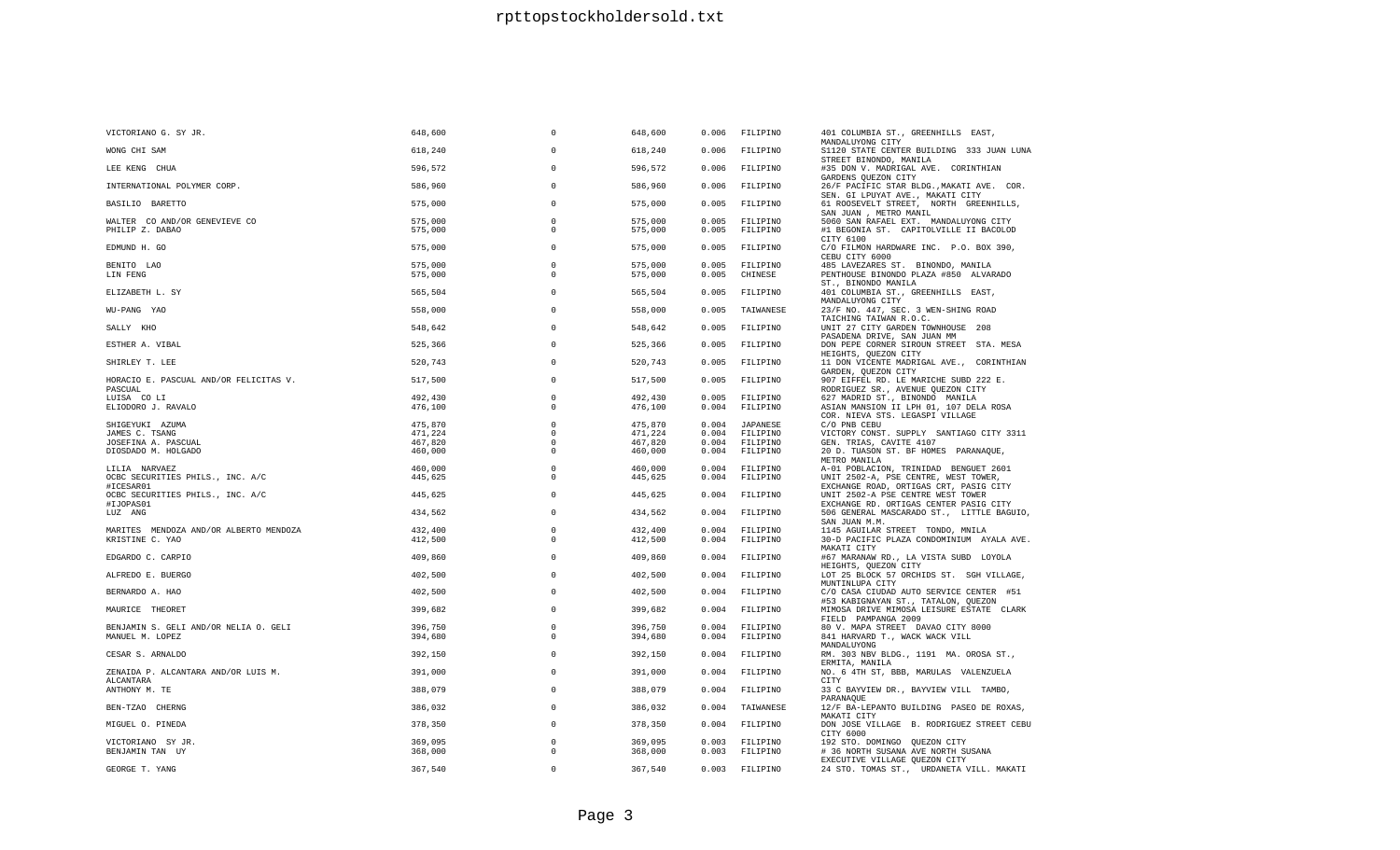## rpttopstockholdersold.txt

| JUSTINO H. CACANINDIN | 365,539        | 365,539        | 0.003 | FILIPINO | 4/F SYCIPLAW CTR. 105 PASEO DE ROXAS,<br>MAKATI CITY                    |
|-----------------------|----------------|----------------|-------|----------|-------------------------------------------------------------------------|
| ELIZABETH L. SY       | 357,902        | 357,902        | 0.003 | FILIPINO | C/O GLOBESCO, INC. 192 STO. DOMINGO<br>AVENUE OUEZON CITY               |
| ANTONIO L. CARDINO    | 356,500        | 356,500        | 0.003 | FILIPINO | 24 EMERALD ST., SEVERINA 18 SUBD.<br>WEST<br>SERVICE RD. PARANAQUE CITY |
| JOHN T. LAO           | 356,500        | 356,500        | 0.003 | FILIPINO | 318 GUNAO STREET QUIAPO, MANILA                                         |
| MANUEL GONZALES       | 355,810        | 355,810        | 0.003 | FILIPINO | 76 SPEAKER PEREZ ST. OUEZON CITY                                        |
| GRAND TOTAL           | 10.489.289.411 | 10,489,289,411 |       |          |                                                                         |

Certified true and correct: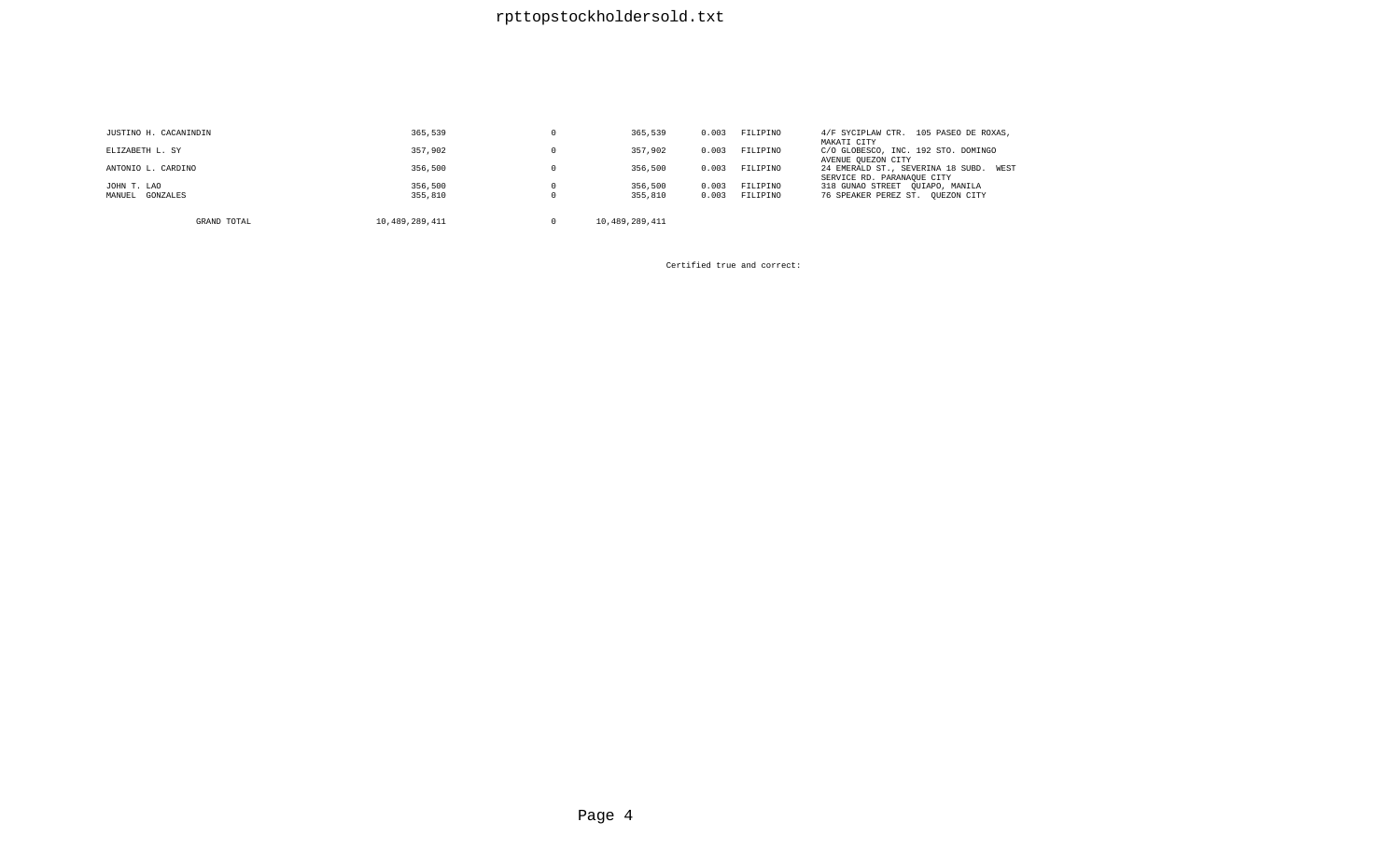# Philippine Depository & Trust Corp.

## TOP 100 PDTC PARTICIPANTS

I **PDTC** 

**Printing** 

try & Trust Corp.

| ELI000000000    | <b>Security Name:</b>                | <b>EMPIRE EAST</b>                                      |                                                                |            |
|-----------------|--------------------------------------|---------------------------------------------------------|----------------------------------------------------------------|------------|
| nt: EQBKTA00000 |                                      |                                                         | Transfer Agent Name: BANCO DE ORO UNIBANK, INC. TRANSFER AGENT |            |
| <b>BPID</b>     | <b>BPNAME</b>                        |                                                         | <b>HOLDING</b>                                                 | %HOLDING   |
| 16700000000     | AURORA SECURITIES, INC.              |                                                         | 1,641,355,808.00                                               | 41.1705792 |
| 25300000000     | <b>TOWER SECURITIES, INC.</b>        |                                                         | 158,039,959.00                                                 | 3.9641598  |
| 26900000000     | <b>WEALTH SECURITIES, INC.</b>       |                                                         | 139,488,525.00                                                 | 3.4988290  |
| 26600000000     |                                      | VICSAL SECURITIES & STOCK BROKERAGE, INC.               | 81,929,128.00                                                  | 2.0550509  |
| 11100000000     | ANSALDO, GODINEZ & CO., INC.         |                                                         | 81,846,029.00                                                  | 2.0529665  |
| CITI1000000     | <b>CITIBANK N.A.</b>                 |                                                         | 76,415,111.00                                                  | 1.9167412  |
| 12600000000     | <b>BPI SECURITIES CORPORATION</b>    |                                                         | 75,116,399.00                                                  | 1.8841653  |
| 38900000000     | KING'S POWER SECURITIES, INC.        |                                                         | 70,386,972.00                                                  | 1.7655358  |
| 27900000000     | <b>BDO SECURITIES CORPORATION</b>    |                                                         | 66,919,650.00                                                  | 1.6785640  |
| 11200000000     | AB CAPITAL SECURITIES, INC.          |                                                         | 64,711,015.00                                                  | 1.6231642  |
| 10200000000     | <b>ABACUS SECURITIES CORPORATION</b> |                                                         | 60,867,690.00                                                  | 1.5267610  |
| 15400000000     |                                      | EVERGREEN STOCK BROKERAGE & SEC., INC.                  | 52,633,050.00                                                  | 1.3202093  |
| 12400000000     |                                      | <b>B. H. CHUA SECURITIES CORPORATION</b>                | 50,890,978.00                                                  | 1.2765124  |
| 22000000000     | ATR-KIM ENG SECURITIES, INC.         |                                                         | 50,619,408.00                                                  | 1.2697005  |
| 28600000000     | <b>SOLAR SECURITIES, INC.</b>        |                                                         | 48,471,970.00                                                  | 1.2158358  |
| 28200000000     | PCCI SECURITIES BROKERS CORP.        |                                                         | 46,275,968.00                                                  | 1.1607528  |
| 14300000000     | DAVID GO SECURITIES CORP.            |                                                         | 42,779,875.00                                                  | 1.0730594  |
| 20300000000     | CITISECONLINE.COM, INC.              |                                                         | 42,054,185.00                                                  | 1.0548567  |
| 13300000000     | CITISECURITIES, INC.                 |                                                         | 41,921,213.00                                                  | 1.0515213  |
| 10300000000     |                                      | <b>ACCORD CAPITAL EQUITIES CORPORATION</b>              | 38,319,867.00                                                  | 0.9611878  |
| 26700000000     |                                      | FIRST METRO SECURITIES BROKERAGE CORP.                  | 37,428,181.00                                                  | 0.9388214  |
| 12900000000     | SINCERE SECURITIES CORPORATION       |                                                         | 35,549,934.00                                                  | 0.8917088  |
| 11500000000     | SB EQUITIES, INC.                    |                                                         | 35,541,408.00                                                  | 0.8914949  |
| 24700000000     |                                      | STANDARD SECURITIES CORPORATION                         | 33,674,520.00                                                  | 0.8446672  |
| 20000000000     |                                      | <b>MANDARIN SECURITIES CORPORATION</b>                  | 33,633,945.00                                                  | 0.8436495  |
| 23000000000     |                                      | <b>QUALITY INVESTMENTS &amp; SECURITIES CORPORATION</b> | 33,234,937.00                                                  | 0.8336411  |
| 23600000000     | R. NUBLA SECURITIES, INC.            |                                                         | 28,993,807.00                                                  | 0.7272596  |
| 10100000000     | A & A SECURITIES, INC.               |                                                         | 27,793,124.00                                                  | 0.6971426  |

**TUNUSERS** 

06/30/2019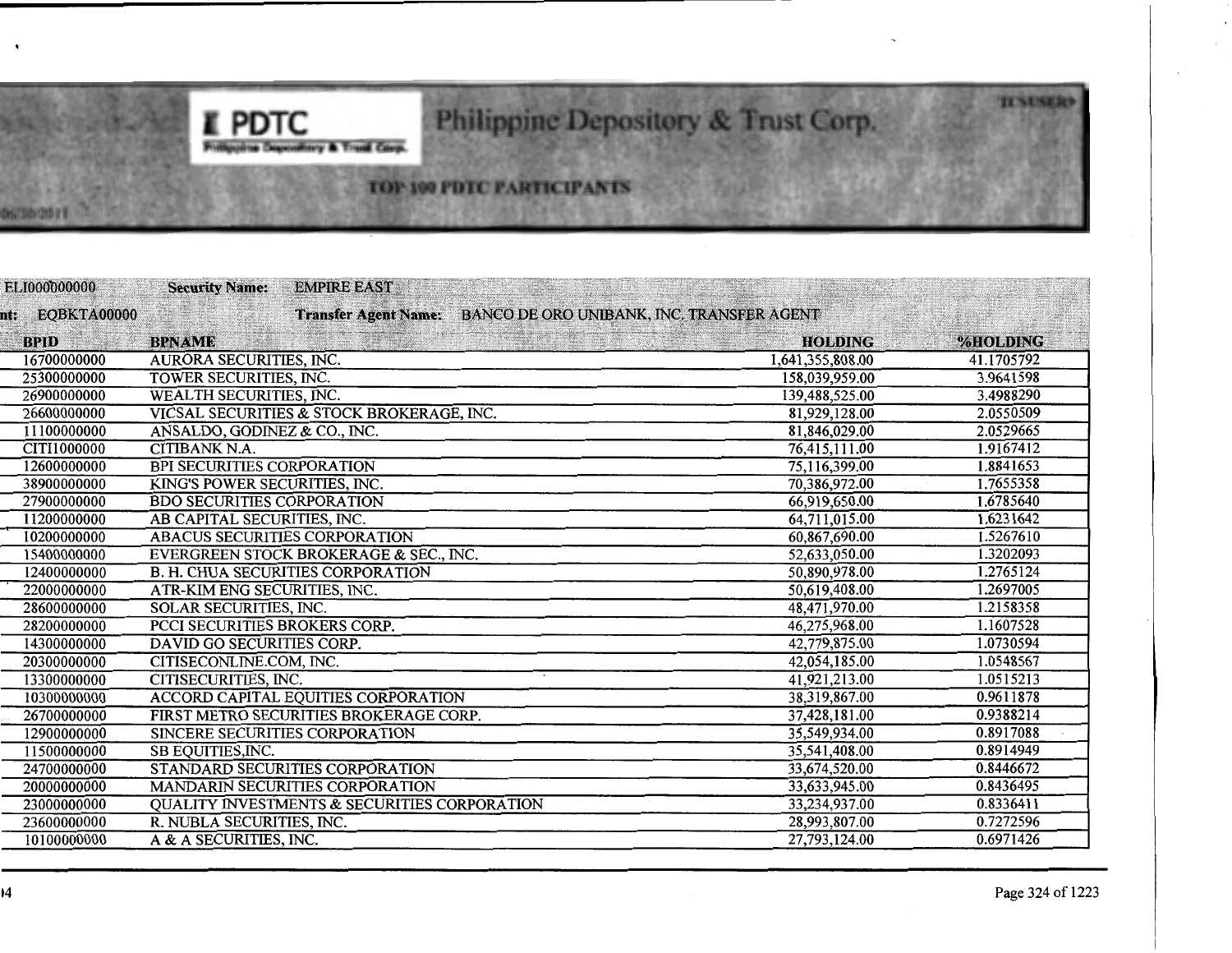| ELI000000000       | <b>Security Name:</b><br><b>EMPIRE EAST</b>                    |                |           |
|--------------------|----------------------------------------------------------------|----------------|-----------|
| nt: EOBKTA00000    | Transfer Agent Name: BANCO DE ORO UNIBANK, INC. TRANSFER AGENT |                |           |
| <b>BPID</b>        | <b>BPNAME</b>                                                  | <b>HOLDING</b> | %HOLDING  |
| 17400000000        | HDI SECURITIES, INC.                                           | 27,051,505.00  | 0.6785403 |
| 11000000000        | ANGPING & ASSOCIATES SECURITIES, INC.                          | 26,445,149.00  | 0.6633309 |
| 27500000000        | YAO & ZIALCITA, INC.                                           | 25,065,607.00  | 0.6287275 |
| 17500000000        | H. E. BENNETT SECURITIES, INC.                                 | 24,420,197.00  | 0.6125385 |
| 25900000000        | UCPB SECURITIES, INC.                                          | 24,040,748.00  | 0.6030207 |
| 17000000000        | <b>GOLDSTAR SECURITIES, INC.</b>                               | 23,911,548.00  | 0.5997799 |
| 15000000000        | EASTERN SECURITIES DEVELOPMENT CORPORATION                     | 22,796,840.00  | 0.5718194 |
| 14700000000        | E. CHUA CHIACO SECURITIES, INC.                                | 22,444,130.00  | 0.5629723 |
| 21800000000        | PAN ASIA SECURITIES CORP.                                      | 21,886,427.00  | 0.5489833 |
| 23300000000        | R. COYIUTO SECURITIES, INC.                                    | 18,929,671.00  | 0.4748181 |
| <b>SCBK1000000</b> | STANDARD CHARTERED BANK                                        | 18,430,980.00  | 0.4623093 |
| 32800000000        | DW CAPITAL INC.                                                | 17,982,052.00  | 0.4510488 |
| 12200000000        | BELSON SECURITIES, INC.                                        | 17,885,395.00  | 0.4486243 |
| 17200000000        | <b>GUILD SECURITIES, INC.</b>                                  | 17,222,037.00  | 0.4319851 |
| 12400000002        | <b>B. H. CHUA SECURITIES CORPORATION</b>                       | 16,852,300.00  | 0.4227109 |
| 16800000000        | <b>GLOBALINKS SECURITIES &amp; STOCKS, INC.</b>                | 16,175,669.00  | 0.4057388 |
| <b>DEUB1000000</b> | DEUTSCHE BANK MANILA-CLIENTS A/C                               | 16,027,876.00  | 0.4020316 |
| 11800000000        | ASIASEC EQUITIES, INC.                                         | 14,309,404.00  | 0.3589267 |
| 24600000000        | <b>SUMMIT SECURITIES, INC.</b>                                 | 13,368,008.00  | 0.3353134 |
| 19800000000        | LUCKY SECURITIES, INC.                                         | 13,314,907.00  | 0.3339815 |
| 23800000000        | R. S. LIM & CO., INC.                                          | 13,154,995.00  | 0.3299704 |
| 20800000000        | MDR SECURITIES, INC.                                           | 12,757,078.00  | 0.3199893 |
| 24000000000        | S.J. ROXAS & CO., INC.                                         | 12,606,099.00  | 0.3162022 |
| 16900000000        | <b>JSG SECURITIES, INC.</b>                                    | 12,555,814.00  | 0.3149409 |
| 22500000000        | PREMIUM SECURITIES, INC.                                       | 12,445,529.00  | 0.3121746 |
| HSBC1000000        | THE HONGKONG AND SHANGHAI BANKING CORP. LTD. - CLIENTS' ACCT.  | 12,283,307.00  | 0.3081056 |
| 23500000000        | REGINA CAPITAL DEVELOPMENT CORPORATION                         | 12,205,844.00  | 0.3061625 |
| 27800000000        | YU & COMPANY, INC.                                             | 11,416,801.00  | 0.2863708 |
| 21700000000        | RCBC SECURITIES, INC.                                          | 11,233,549.00  | 0.2817742 |
| 21300000000        | NIEVES SANCHEZ, INC.                                           | 9,491,272.00   | 0.2380722 |
| 27000000000        | WESTLINK GLOBAL EQUITIES, INC.                                 | 9,202,087.00   | 0.2308185 |
| 13600000000        | TRITON SECURITIES CORP.                                        | 9,137,369.00   | 0.2291951 |
| 18000000000        | I. B. GIMENEZ SECURITIES, INC.                                 | 8,999,883.00   | 0.2257465 |
| 12500000000        | <b>JAKA SECURITIES CORP.</b>                                   | 8,958,157.00   | 0.2246999 |
| 20600000000        | MERIDIAN SECURITIES, INC.                                      | 8,570,132.00   | 0.2149670 |
| 21900000000        | PAPA SECURITIES CORPORATION                                    | 8,370,256.00   | 0.2099534 |
| 14000000000        | IGC SECURITIES INC.                                            | 8,362,120.00   | 0.2097494 |
| 24700000005        | PIONEER INSURANCE & SURETY CORPORATION ACCOUNT #2              | 7,410,000.00   | 0.1858671 |
| 28500000000        | <b>GOLDEN TOWER SECURITIES &amp; HOLDINGS, INC.</b>            | 7,338,737.00   | 0.1840796 |
| 14500000000        | DIVERSIFIED SECURITIES, INC.                                   | 7,124,563.00   | 0.1787074 |
|                    |                                                                |                |           |

ł.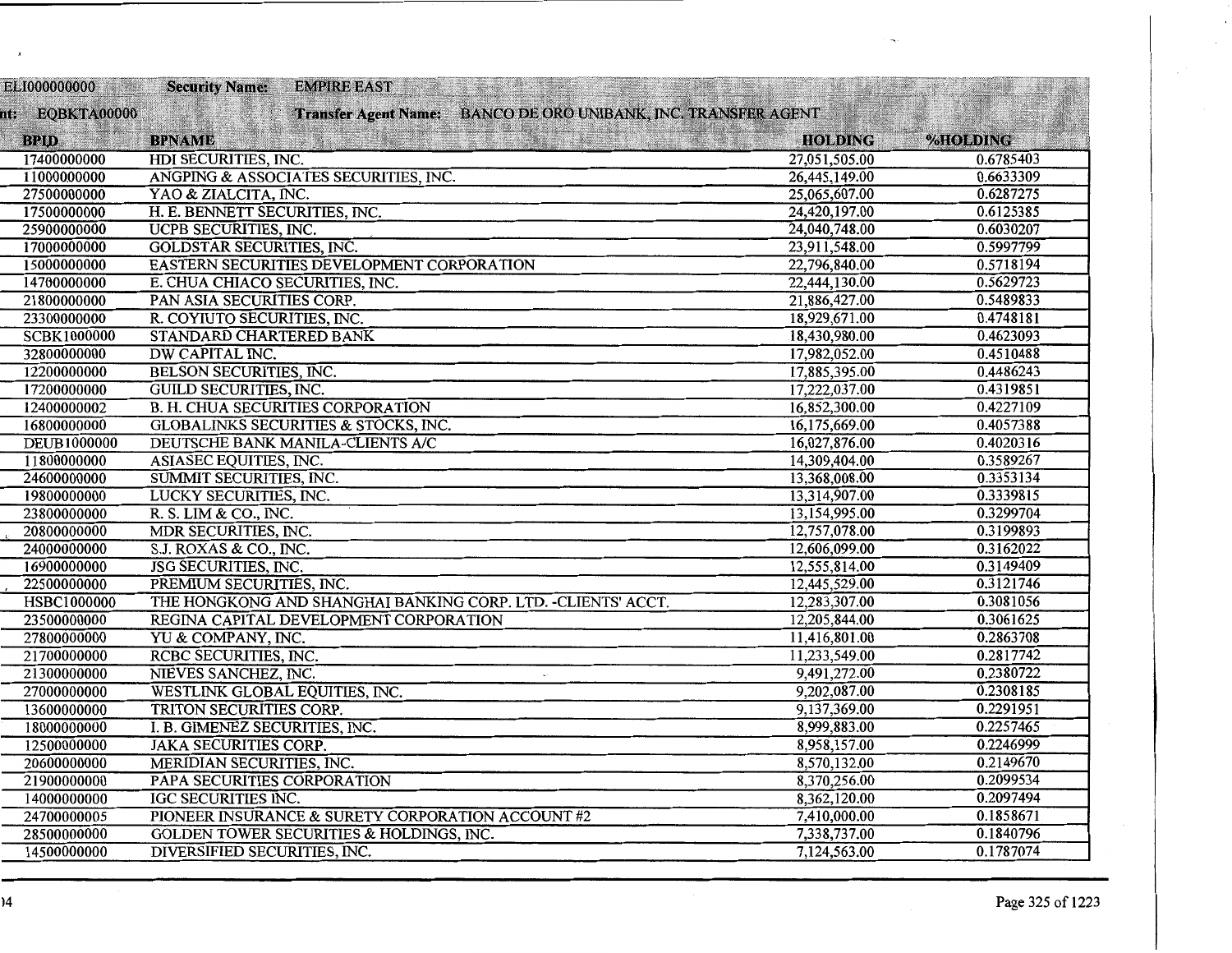| Transfer Agent: EQBKTA00000<br>Transfer Agent Name: BANCO DE ORO UNIBANK, INC. TRANSFER AGENT<br><b>BPID</b><br>S. No.<br><b>BPNAME</b><br><b>HOLDING</b><br>%HOLDING<br>69<br>11600000000<br>ASIA PACIFIC CAPITAL EQUITIES & SECURITIES CORP.<br>7,102,653.00<br>0.1781578<br>70<br>19300000000<br>LARRGO SECURITIES CO., INC.<br>7,082,405.00<br>0.1776499<br>$\overline{71}$<br>18100000000<br><b>INVESTORS SECURITIES, INC.</b><br>0.1693410<br>6,751,152.00<br>$\overline{72}$<br>19000000000<br>0.1668038<br>VALUE QUEST SECURITIES CORPORATION<br>6,650,000.00<br>$\overline{73}$<br>25100000000<br>TANSENGCO & CO., INC.<br>0.1667813<br>6,649,104.00<br>74<br>24700000004<br>STANDARD SECURITIES CORPORATION<br>6,600,000.00<br>0.1655496<br>$\overline{75}$<br>10600000000<br>ALPHA SECURITIES CORP.<br>6,542,821.00<br>0.1641154<br>$\overline{76}$<br>24700000003<br>0.1555163<br>STANDARD SECURITIES CORPORATION<br>6,200,000.00<br>$\overline{77}$<br>19900000000<br>LUYS SECURITIES COMPANY, INC.<br>6,142,241.00<br>0.1540675<br>$\overline{78}$<br>25700000000<br>TRI-STATE SECURITIES, INC.<br>0.1539886<br>6,139,094.00<br>79<br>5,795,472.00<br>28800000000<br>G.D. TAN & COMPANY, INC.<br>0.1453694<br>80<br>28300000000<br>EAGLE EQUITIES, INC.<br>0.1445812<br>5,764,047.00<br>$\overline{81}$<br>22400000000<br>PNB SECURITIES, INC.<br>0.1422943<br>5,672,876.00<br>82<br>26300000000<br>VENTURE SECURITIES, INC.<br>0.1281979<br>5,110,892.00<br>0.1272514<br>83<br>19200000000<br><b>STRATEGIC EQUITIES CORP.</b><br>5,073,157.00<br>84<br>16900000003<br><b>JSG SECURITIES, INC.</b><br>0.1254164<br>5,000,000.00<br>$\overline{85}$<br>36800000000<br>0.1205502<br>SunSecurities, Inc.<br>4,806,000.00<br>86<br>10900000000<br><b>BA SECURITIES, INC.</b><br>4,410,277.00<br>0.1106242<br>87<br>24700000007<br>PIONEER LIFE INC. ACCOUNT #2<br>4,400,000.00<br>0.1103664<br>$\overline{88}$<br>21500000000<br>OPTIMUM SECURITIES CORPORATION<br>0.1095706<br>4,368,275.00<br>89<br>27200000000<br><b>BERNAD SECURITIES, INC.</b><br>3,988,494.00<br>0.1000445<br>90<br>18200000000<br>IMPERIAL, DE GUZMAN, ABALOS & CO., INC.<br>3,770,098.00<br>0.0945664<br>$\overline{91}$<br>21100000000<br>NEW WORLD SECURITIES CO., INC.<br>3,706,858.00<br>0.0929801<br>$\overline{92}$<br>25200000000<br>THE FIRST RESOURCES MANAGEMENT & SECURITIES CORP.<br>3,576,147.00<br>0.0897015<br>93<br>24700000002<br>STANDARD SECURITIES CORPORATION<br>0.0749990<br>2,990,000.00<br>94<br>20500000000<br>MERCANTILE SECURITIES CORP.<br>2,889,479.00<br>0.0724776<br>$\overline{95}$<br>17900000000<br>I. ACKERMAN & CO., INC.<br>0.0707579<br>2,820,918.00<br>96<br>23900000000<br>RTG & COMPANY, INC.<br>0.0704486<br>2,808,589.00<br>$\overline{97}$<br>13100000000<br>PCIB SECURITIES, INC.<br>2,778,765.00<br>0.0697005<br>98<br>21000000000<br>MOUNT PEAK SECURITIES, INC.<br>2,562,670.00<br>0.0642802<br>99<br>16100000000<br>FRANCISCO ORTIGAS SECURITIES, INC.<br>2,442,130.00<br>0.0612566<br>100<br>18300000000<br>INTRA-INVEST SECURITIES, INC.<br>2,407,493.00<br>0.0603878<br>101<br>20400000000<br>DA MARKET SECURITIES, INC.<br>0.0551874<br>2,200,168.00<br>102<br>10400000000<br>A. T. DE CASTRO SECURITIES CORP.<br>2,170,995.00<br>0.0544557<br>103<br>13000000000<br>CENTURY SECURITIES CORPORATION<br>0.0526435<br>2,098,750.00<br>104<br>24300000000<br>FIDELITY SECURITIES, INC.<br>1,894,218.00<br>0.0475132<br>105<br>15300000000<br>EQUITIWORLD SECURITIES, INC.<br>1,695,947.00<br>0.0425399<br>106<br>22300000000<br>PLATINUM SECURITIES, INC.<br>1,509,172.00<br>0.0378550<br>107<br>34500000000<br>UNICAPITAL SECURITIES INC.<br>0.0364856<br>1,454,577.00<br>108<br>22800000000<br>PRYCE SECURITIES, INC.<br>1,407,523.00<br>0.0353053 | Security ID: ELI000000000 | <b>Security Name:</b> | <b>EMPIRE EAST</b> |  |  |
|------------------------------------------------------------------------------------------------------------------------------------------------------------------------------------------------------------------------------------------------------------------------------------------------------------------------------------------------------------------------------------------------------------------------------------------------------------------------------------------------------------------------------------------------------------------------------------------------------------------------------------------------------------------------------------------------------------------------------------------------------------------------------------------------------------------------------------------------------------------------------------------------------------------------------------------------------------------------------------------------------------------------------------------------------------------------------------------------------------------------------------------------------------------------------------------------------------------------------------------------------------------------------------------------------------------------------------------------------------------------------------------------------------------------------------------------------------------------------------------------------------------------------------------------------------------------------------------------------------------------------------------------------------------------------------------------------------------------------------------------------------------------------------------------------------------------------------------------------------------------------------------------------------------------------------------------------------------------------------------------------------------------------------------------------------------------------------------------------------------------------------------------------------------------------------------------------------------------------------------------------------------------------------------------------------------------------------------------------------------------------------------------------------------------------------------------------------------------------------------------------------------------------------------------------------------------------------------------------------------------------------------------------------------------------------------------------------------------------------------------------------------------------------------------------------------------------------------------------------------------------------------------------------------------------------------------------------------------------------------------------------------------------------------------------------------------------------------------------------------------------------------------------------------------------------------------------------------------------------------------------------------------------------------------------------------------------------------------------------------------------------------------------------------------------------------------------------------------------------------------------------------------------------------------------------------------------------------------------------------------------------------------------------------------------------------------------------------------------------------------------------------------------------------|---------------------------|-----------------------|--------------------|--|--|
|                                                                                                                                                                                                                                                                                                                                                                                                                                                                                                                                                                                                                                                                                                                                                                                                                                                                                                                                                                                                                                                                                                                                                                                                                                                                                                                                                                                                                                                                                                                                                                                                                                                                                                                                                                                                                                                                                                                                                                                                                                                                                                                                                                                                                                                                                                                                                                                                                                                                                                                                                                                                                                                                                                                                                                                                                                                                                                                                                                                                                                                                                                                                                                                                                                                                                                                                                                                                                                                                                                                                                                                                                                                                                                                                                                                          |                           |                       |                    |  |  |
|                                                                                                                                                                                                                                                                                                                                                                                                                                                                                                                                                                                                                                                                                                                                                                                                                                                                                                                                                                                                                                                                                                                                                                                                                                                                                                                                                                                                                                                                                                                                                                                                                                                                                                                                                                                                                                                                                                                                                                                                                                                                                                                                                                                                                                                                                                                                                                                                                                                                                                                                                                                                                                                                                                                                                                                                                                                                                                                                                                                                                                                                                                                                                                                                                                                                                                                                                                                                                                                                                                                                                                                                                                                                                                                                                                                          |                           |                       |                    |  |  |
|                                                                                                                                                                                                                                                                                                                                                                                                                                                                                                                                                                                                                                                                                                                                                                                                                                                                                                                                                                                                                                                                                                                                                                                                                                                                                                                                                                                                                                                                                                                                                                                                                                                                                                                                                                                                                                                                                                                                                                                                                                                                                                                                                                                                                                                                                                                                                                                                                                                                                                                                                                                                                                                                                                                                                                                                                                                                                                                                                                                                                                                                                                                                                                                                                                                                                                                                                                                                                                                                                                                                                                                                                                                                                                                                                                                          |                           |                       |                    |  |  |
|                                                                                                                                                                                                                                                                                                                                                                                                                                                                                                                                                                                                                                                                                                                                                                                                                                                                                                                                                                                                                                                                                                                                                                                                                                                                                                                                                                                                                                                                                                                                                                                                                                                                                                                                                                                                                                                                                                                                                                                                                                                                                                                                                                                                                                                                                                                                                                                                                                                                                                                                                                                                                                                                                                                                                                                                                                                                                                                                                                                                                                                                                                                                                                                                                                                                                                                                                                                                                                                                                                                                                                                                                                                                                                                                                                                          |                           |                       |                    |  |  |
|                                                                                                                                                                                                                                                                                                                                                                                                                                                                                                                                                                                                                                                                                                                                                                                                                                                                                                                                                                                                                                                                                                                                                                                                                                                                                                                                                                                                                                                                                                                                                                                                                                                                                                                                                                                                                                                                                                                                                                                                                                                                                                                                                                                                                                                                                                                                                                                                                                                                                                                                                                                                                                                                                                                                                                                                                                                                                                                                                                                                                                                                                                                                                                                                                                                                                                                                                                                                                                                                                                                                                                                                                                                                                                                                                                                          |                           |                       |                    |  |  |
|                                                                                                                                                                                                                                                                                                                                                                                                                                                                                                                                                                                                                                                                                                                                                                                                                                                                                                                                                                                                                                                                                                                                                                                                                                                                                                                                                                                                                                                                                                                                                                                                                                                                                                                                                                                                                                                                                                                                                                                                                                                                                                                                                                                                                                                                                                                                                                                                                                                                                                                                                                                                                                                                                                                                                                                                                                                                                                                                                                                                                                                                                                                                                                                                                                                                                                                                                                                                                                                                                                                                                                                                                                                                                                                                                                                          |                           |                       |                    |  |  |
|                                                                                                                                                                                                                                                                                                                                                                                                                                                                                                                                                                                                                                                                                                                                                                                                                                                                                                                                                                                                                                                                                                                                                                                                                                                                                                                                                                                                                                                                                                                                                                                                                                                                                                                                                                                                                                                                                                                                                                                                                                                                                                                                                                                                                                                                                                                                                                                                                                                                                                                                                                                                                                                                                                                                                                                                                                                                                                                                                                                                                                                                                                                                                                                                                                                                                                                                                                                                                                                                                                                                                                                                                                                                                                                                                                                          |                           |                       |                    |  |  |
|                                                                                                                                                                                                                                                                                                                                                                                                                                                                                                                                                                                                                                                                                                                                                                                                                                                                                                                                                                                                                                                                                                                                                                                                                                                                                                                                                                                                                                                                                                                                                                                                                                                                                                                                                                                                                                                                                                                                                                                                                                                                                                                                                                                                                                                                                                                                                                                                                                                                                                                                                                                                                                                                                                                                                                                                                                                                                                                                                                                                                                                                                                                                                                                                                                                                                                                                                                                                                                                                                                                                                                                                                                                                                                                                                                                          |                           |                       |                    |  |  |
|                                                                                                                                                                                                                                                                                                                                                                                                                                                                                                                                                                                                                                                                                                                                                                                                                                                                                                                                                                                                                                                                                                                                                                                                                                                                                                                                                                                                                                                                                                                                                                                                                                                                                                                                                                                                                                                                                                                                                                                                                                                                                                                                                                                                                                                                                                                                                                                                                                                                                                                                                                                                                                                                                                                                                                                                                                                                                                                                                                                                                                                                                                                                                                                                                                                                                                                                                                                                                                                                                                                                                                                                                                                                                                                                                                                          |                           |                       |                    |  |  |
|                                                                                                                                                                                                                                                                                                                                                                                                                                                                                                                                                                                                                                                                                                                                                                                                                                                                                                                                                                                                                                                                                                                                                                                                                                                                                                                                                                                                                                                                                                                                                                                                                                                                                                                                                                                                                                                                                                                                                                                                                                                                                                                                                                                                                                                                                                                                                                                                                                                                                                                                                                                                                                                                                                                                                                                                                                                                                                                                                                                                                                                                                                                                                                                                                                                                                                                                                                                                                                                                                                                                                                                                                                                                                                                                                                                          |                           |                       |                    |  |  |
|                                                                                                                                                                                                                                                                                                                                                                                                                                                                                                                                                                                                                                                                                                                                                                                                                                                                                                                                                                                                                                                                                                                                                                                                                                                                                                                                                                                                                                                                                                                                                                                                                                                                                                                                                                                                                                                                                                                                                                                                                                                                                                                                                                                                                                                                                                                                                                                                                                                                                                                                                                                                                                                                                                                                                                                                                                                                                                                                                                                                                                                                                                                                                                                                                                                                                                                                                                                                                                                                                                                                                                                                                                                                                                                                                                                          |                           |                       |                    |  |  |
|                                                                                                                                                                                                                                                                                                                                                                                                                                                                                                                                                                                                                                                                                                                                                                                                                                                                                                                                                                                                                                                                                                                                                                                                                                                                                                                                                                                                                                                                                                                                                                                                                                                                                                                                                                                                                                                                                                                                                                                                                                                                                                                                                                                                                                                                                                                                                                                                                                                                                                                                                                                                                                                                                                                                                                                                                                                                                                                                                                                                                                                                                                                                                                                                                                                                                                                                                                                                                                                                                                                                                                                                                                                                                                                                                                                          |                           |                       |                    |  |  |
|                                                                                                                                                                                                                                                                                                                                                                                                                                                                                                                                                                                                                                                                                                                                                                                                                                                                                                                                                                                                                                                                                                                                                                                                                                                                                                                                                                                                                                                                                                                                                                                                                                                                                                                                                                                                                                                                                                                                                                                                                                                                                                                                                                                                                                                                                                                                                                                                                                                                                                                                                                                                                                                                                                                                                                                                                                                                                                                                                                                                                                                                                                                                                                                                                                                                                                                                                                                                                                                                                                                                                                                                                                                                                                                                                                                          |                           |                       |                    |  |  |
|                                                                                                                                                                                                                                                                                                                                                                                                                                                                                                                                                                                                                                                                                                                                                                                                                                                                                                                                                                                                                                                                                                                                                                                                                                                                                                                                                                                                                                                                                                                                                                                                                                                                                                                                                                                                                                                                                                                                                                                                                                                                                                                                                                                                                                                                                                                                                                                                                                                                                                                                                                                                                                                                                                                                                                                                                                                                                                                                                                                                                                                                                                                                                                                                                                                                                                                                                                                                                                                                                                                                                                                                                                                                                                                                                                                          |                           |                       |                    |  |  |
|                                                                                                                                                                                                                                                                                                                                                                                                                                                                                                                                                                                                                                                                                                                                                                                                                                                                                                                                                                                                                                                                                                                                                                                                                                                                                                                                                                                                                                                                                                                                                                                                                                                                                                                                                                                                                                                                                                                                                                                                                                                                                                                                                                                                                                                                                                                                                                                                                                                                                                                                                                                                                                                                                                                                                                                                                                                                                                                                                                                                                                                                                                                                                                                                                                                                                                                                                                                                                                                                                                                                                                                                                                                                                                                                                                                          |                           |                       |                    |  |  |
|                                                                                                                                                                                                                                                                                                                                                                                                                                                                                                                                                                                                                                                                                                                                                                                                                                                                                                                                                                                                                                                                                                                                                                                                                                                                                                                                                                                                                                                                                                                                                                                                                                                                                                                                                                                                                                                                                                                                                                                                                                                                                                                                                                                                                                                                                                                                                                                                                                                                                                                                                                                                                                                                                                                                                                                                                                                                                                                                                                                                                                                                                                                                                                                                                                                                                                                                                                                                                                                                                                                                                                                                                                                                                                                                                                                          |                           |                       |                    |  |  |
|                                                                                                                                                                                                                                                                                                                                                                                                                                                                                                                                                                                                                                                                                                                                                                                                                                                                                                                                                                                                                                                                                                                                                                                                                                                                                                                                                                                                                                                                                                                                                                                                                                                                                                                                                                                                                                                                                                                                                                                                                                                                                                                                                                                                                                                                                                                                                                                                                                                                                                                                                                                                                                                                                                                                                                                                                                                                                                                                                                                                                                                                                                                                                                                                                                                                                                                                                                                                                                                                                                                                                                                                                                                                                                                                                                                          |                           |                       |                    |  |  |
|                                                                                                                                                                                                                                                                                                                                                                                                                                                                                                                                                                                                                                                                                                                                                                                                                                                                                                                                                                                                                                                                                                                                                                                                                                                                                                                                                                                                                                                                                                                                                                                                                                                                                                                                                                                                                                                                                                                                                                                                                                                                                                                                                                                                                                                                                                                                                                                                                                                                                                                                                                                                                                                                                                                                                                                                                                                                                                                                                                                                                                                                                                                                                                                                                                                                                                                                                                                                                                                                                                                                                                                                                                                                                                                                                                                          |                           |                       |                    |  |  |
|                                                                                                                                                                                                                                                                                                                                                                                                                                                                                                                                                                                                                                                                                                                                                                                                                                                                                                                                                                                                                                                                                                                                                                                                                                                                                                                                                                                                                                                                                                                                                                                                                                                                                                                                                                                                                                                                                                                                                                                                                                                                                                                                                                                                                                                                                                                                                                                                                                                                                                                                                                                                                                                                                                                                                                                                                                                                                                                                                                                                                                                                                                                                                                                                                                                                                                                                                                                                                                                                                                                                                                                                                                                                                                                                                                                          |                           |                       |                    |  |  |
|                                                                                                                                                                                                                                                                                                                                                                                                                                                                                                                                                                                                                                                                                                                                                                                                                                                                                                                                                                                                                                                                                                                                                                                                                                                                                                                                                                                                                                                                                                                                                                                                                                                                                                                                                                                                                                                                                                                                                                                                                                                                                                                                                                                                                                                                                                                                                                                                                                                                                                                                                                                                                                                                                                                                                                                                                                                                                                                                                                                                                                                                                                                                                                                                                                                                                                                                                                                                                                                                                                                                                                                                                                                                                                                                                                                          |                           |                       |                    |  |  |
|                                                                                                                                                                                                                                                                                                                                                                                                                                                                                                                                                                                                                                                                                                                                                                                                                                                                                                                                                                                                                                                                                                                                                                                                                                                                                                                                                                                                                                                                                                                                                                                                                                                                                                                                                                                                                                                                                                                                                                                                                                                                                                                                                                                                                                                                                                                                                                                                                                                                                                                                                                                                                                                                                                                                                                                                                                                                                                                                                                                                                                                                                                                                                                                                                                                                                                                                                                                                                                                                                                                                                                                                                                                                                                                                                                                          |                           |                       |                    |  |  |
|                                                                                                                                                                                                                                                                                                                                                                                                                                                                                                                                                                                                                                                                                                                                                                                                                                                                                                                                                                                                                                                                                                                                                                                                                                                                                                                                                                                                                                                                                                                                                                                                                                                                                                                                                                                                                                                                                                                                                                                                                                                                                                                                                                                                                                                                                                                                                                                                                                                                                                                                                                                                                                                                                                                                                                                                                                                                                                                                                                                                                                                                                                                                                                                                                                                                                                                                                                                                                                                                                                                                                                                                                                                                                                                                                                                          |                           |                       |                    |  |  |
|                                                                                                                                                                                                                                                                                                                                                                                                                                                                                                                                                                                                                                                                                                                                                                                                                                                                                                                                                                                                                                                                                                                                                                                                                                                                                                                                                                                                                                                                                                                                                                                                                                                                                                                                                                                                                                                                                                                                                                                                                                                                                                                                                                                                                                                                                                                                                                                                                                                                                                                                                                                                                                                                                                                                                                                                                                                                                                                                                                                                                                                                                                                                                                                                                                                                                                                                                                                                                                                                                                                                                                                                                                                                                                                                                                                          |                           |                       |                    |  |  |
|                                                                                                                                                                                                                                                                                                                                                                                                                                                                                                                                                                                                                                                                                                                                                                                                                                                                                                                                                                                                                                                                                                                                                                                                                                                                                                                                                                                                                                                                                                                                                                                                                                                                                                                                                                                                                                                                                                                                                                                                                                                                                                                                                                                                                                                                                                                                                                                                                                                                                                                                                                                                                                                                                                                                                                                                                                                                                                                                                                                                                                                                                                                                                                                                                                                                                                                                                                                                                                                                                                                                                                                                                                                                                                                                                                                          |                           |                       |                    |  |  |
|                                                                                                                                                                                                                                                                                                                                                                                                                                                                                                                                                                                                                                                                                                                                                                                                                                                                                                                                                                                                                                                                                                                                                                                                                                                                                                                                                                                                                                                                                                                                                                                                                                                                                                                                                                                                                                                                                                                                                                                                                                                                                                                                                                                                                                                                                                                                                                                                                                                                                                                                                                                                                                                                                                                                                                                                                                                                                                                                                                                                                                                                                                                                                                                                                                                                                                                                                                                                                                                                                                                                                                                                                                                                                                                                                                                          |                           |                       |                    |  |  |
|                                                                                                                                                                                                                                                                                                                                                                                                                                                                                                                                                                                                                                                                                                                                                                                                                                                                                                                                                                                                                                                                                                                                                                                                                                                                                                                                                                                                                                                                                                                                                                                                                                                                                                                                                                                                                                                                                                                                                                                                                                                                                                                                                                                                                                                                                                                                                                                                                                                                                                                                                                                                                                                                                                                                                                                                                                                                                                                                                                                                                                                                                                                                                                                                                                                                                                                                                                                                                                                                                                                                                                                                                                                                                                                                                                                          |                           |                       |                    |  |  |
|                                                                                                                                                                                                                                                                                                                                                                                                                                                                                                                                                                                                                                                                                                                                                                                                                                                                                                                                                                                                                                                                                                                                                                                                                                                                                                                                                                                                                                                                                                                                                                                                                                                                                                                                                                                                                                                                                                                                                                                                                                                                                                                                                                                                                                                                                                                                                                                                                                                                                                                                                                                                                                                                                                                                                                                                                                                                                                                                                                                                                                                                                                                                                                                                                                                                                                                                                                                                                                                                                                                                                                                                                                                                                                                                                                                          |                           |                       |                    |  |  |
|                                                                                                                                                                                                                                                                                                                                                                                                                                                                                                                                                                                                                                                                                                                                                                                                                                                                                                                                                                                                                                                                                                                                                                                                                                                                                                                                                                                                                                                                                                                                                                                                                                                                                                                                                                                                                                                                                                                                                                                                                                                                                                                                                                                                                                                                                                                                                                                                                                                                                                                                                                                                                                                                                                                                                                                                                                                                                                                                                                                                                                                                                                                                                                                                                                                                                                                                                                                                                                                                                                                                                                                                                                                                                                                                                                                          |                           |                       |                    |  |  |
|                                                                                                                                                                                                                                                                                                                                                                                                                                                                                                                                                                                                                                                                                                                                                                                                                                                                                                                                                                                                                                                                                                                                                                                                                                                                                                                                                                                                                                                                                                                                                                                                                                                                                                                                                                                                                                                                                                                                                                                                                                                                                                                                                                                                                                                                                                                                                                                                                                                                                                                                                                                                                                                                                                                                                                                                                                                                                                                                                                                                                                                                                                                                                                                                                                                                                                                                                                                                                                                                                                                                                                                                                                                                                                                                                                                          |                           |                       |                    |  |  |
|                                                                                                                                                                                                                                                                                                                                                                                                                                                                                                                                                                                                                                                                                                                                                                                                                                                                                                                                                                                                                                                                                                                                                                                                                                                                                                                                                                                                                                                                                                                                                                                                                                                                                                                                                                                                                                                                                                                                                                                                                                                                                                                                                                                                                                                                                                                                                                                                                                                                                                                                                                                                                                                                                                                                                                                                                                                                                                                                                                                                                                                                                                                                                                                                                                                                                                                                                                                                                                                                                                                                                                                                                                                                                                                                                                                          |                           |                       |                    |  |  |
|                                                                                                                                                                                                                                                                                                                                                                                                                                                                                                                                                                                                                                                                                                                                                                                                                                                                                                                                                                                                                                                                                                                                                                                                                                                                                                                                                                                                                                                                                                                                                                                                                                                                                                                                                                                                                                                                                                                                                                                                                                                                                                                                                                                                                                                                                                                                                                                                                                                                                                                                                                                                                                                                                                                                                                                                                                                                                                                                                                                                                                                                                                                                                                                                                                                                                                                                                                                                                                                                                                                                                                                                                                                                                                                                                                                          |                           |                       |                    |  |  |
|                                                                                                                                                                                                                                                                                                                                                                                                                                                                                                                                                                                                                                                                                                                                                                                                                                                                                                                                                                                                                                                                                                                                                                                                                                                                                                                                                                                                                                                                                                                                                                                                                                                                                                                                                                                                                                                                                                                                                                                                                                                                                                                                                                                                                                                                                                                                                                                                                                                                                                                                                                                                                                                                                                                                                                                                                                                                                                                                                                                                                                                                                                                                                                                                                                                                                                                                                                                                                                                                                                                                                                                                                                                                                                                                                                                          |                           |                       |                    |  |  |
|                                                                                                                                                                                                                                                                                                                                                                                                                                                                                                                                                                                                                                                                                                                                                                                                                                                                                                                                                                                                                                                                                                                                                                                                                                                                                                                                                                                                                                                                                                                                                                                                                                                                                                                                                                                                                                                                                                                                                                                                                                                                                                                                                                                                                                                                                                                                                                                                                                                                                                                                                                                                                                                                                                                                                                                                                                                                                                                                                                                                                                                                                                                                                                                                                                                                                                                                                                                                                                                                                                                                                                                                                                                                                                                                                                                          |                           |                       |                    |  |  |
|                                                                                                                                                                                                                                                                                                                                                                                                                                                                                                                                                                                                                                                                                                                                                                                                                                                                                                                                                                                                                                                                                                                                                                                                                                                                                                                                                                                                                                                                                                                                                                                                                                                                                                                                                                                                                                                                                                                                                                                                                                                                                                                                                                                                                                                                                                                                                                                                                                                                                                                                                                                                                                                                                                                                                                                                                                                                                                                                                                                                                                                                                                                                                                                                                                                                                                                                                                                                                                                                                                                                                                                                                                                                                                                                                                                          |                           |                       |                    |  |  |
|                                                                                                                                                                                                                                                                                                                                                                                                                                                                                                                                                                                                                                                                                                                                                                                                                                                                                                                                                                                                                                                                                                                                                                                                                                                                                                                                                                                                                                                                                                                                                                                                                                                                                                                                                                                                                                                                                                                                                                                                                                                                                                                                                                                                                                                                                                                                                                                                                                                                                                                                                                                                                                                                                                                                                                                                                                                                                                                                                                                                                                                                                                                                                                                                                                                                                                                                                                                                                                                                                                                                                                                                                                                                                                                                                                                          |                           |                       |                    |  |  |
|                                                                                                                                                                                                                                                                                                                                                                                                                                                                                                                                                                                                                                                                                                                                                                                                                                                                                                                                                                                                                                                                                                                                                                                                                                                                                                                                                                                                                                                                                                                                                                                                                                                                                                                                                                                                                                                                                                                                                                                                                                                                                                                                                                                                                                                                                                                                                                                                                                                                                                                                                                                                                                                                                                                                                                                                                                                                                                                                                                                                                                                                                                                                                                                                                                                                                                                                                                                                                                                                                                                                                                                                                                                                                                                                                                                          |                           |                       |                    |  |  |
|                                                                                                                                                                                                                                                                                                                                                                                                                                                                                                                                                                                                                                                                                                                                                                                                                                                                                                                                                                                                                                                                                                                                                                                                                                                                                                                                                                                                                                                                                                                                                                                                                                                                                                                                                                                                                                                                                                                                                                                                                                                                                                                                                                                                                                                                                                                                                                                                                                                                                                                                                                                                                                                                                                                                                                                                                                                                                                                                                                                                                                                                                                                                                                                                                                                                                                                                                                                                                                                                                                                                                                                                                                                                                                                                                                                          |                           |                       |                    |  |  |
|                                                                                                                                                                                                                                                                                                                                                                                                                                                                                                                                                                                                                                                                                                                                                                                                                                                                                                                                                                                                                                                                                                                                                                                                                                                                                                                                                                                                                                                                                                                                                                                                                                                                                                                                                                                                                                                                                                                                                                                                                                                                                                                                                                                                                                                                                                                                                                                                                                                                                                                                                                                                                                                                                                                                                                                                                                                                                                                                                                                                                                                                                                                                                                                                                                                                                                                                                                                                                                                                                                                                                                                                                                                                                                                                                                                          |                           |                       |                    |  |  |
|                                                                                                                                                                                                                                                                                                                                                                                                                                                                                                                                                                                                                                                                                                                                                                                                                                                                                                                                                                                                                                                                                                                                                                                                                                                                                                                                                                                                                                                                                                                                                                                                                                                                                                                                                                                                                                                                                                                                                                                                                                                                                                                                                                                                                                                                                                                                                                                                                                                                                                                                                                                                                                                                                                                                                                                                                                                                                                                                                                                                                                                                                                                                                                                                                                                                                                                                                                                                                                                                                                                                                                                                                                                                                                                                                                                          |                           |                       |                    |  |  |
|                                                                                                                                                                                                                                                                                                                                                                                                                                                                                                                                                                                                                                                                                                                                                                                                                                                                                                                                                                                                                                                                                                                                                                                                                                                                                                                                                                                                                                                                                                                                                                                                                                                                                                                                                                                                                                                                                                                                                                                                                                                                                                                                                                                                                                                                                                                                                                                                                                                                                                                                                                                                                                                                                                                                                                                                                                                                                                                                                                                                                                                                                                                                                                                                                                                                                                                                                                                                                                                                                                                                                                                                                                                                                                                                                                                          |                           |                       |                    |  |  |
|                                                                                                                                                                                                                                                                                                                                                                                                                                                                                                                                                                                                                                                                                                                                                                                                                                                                                                                                                                                                                                                                                                                                                                                                                                                                                                                                                                                                                                                                                                                                                                                                                                                                                                                                                                                                                                                                                                                                                                                                                                                                                                                                                                                                                                                                                                                                                                                                                                                                                                                                                                                                                                                                                                                                                                                                                                                                                                                                                                                                                                                                                                                                                                                                                                                                                                                                                                                                                                                                                                                                                                                                                                                                                                                                                                                          |                           |                       |                    |  |  |
|                                                                                                                                                                                                                                                                                                                                                                                                                                                                                                                                                                                                                                                                                                                                                                                                                                                                                                                                                                                                                                                                                                                                                                                                                                                                                                                                                                                                                                                                                                                                                                                                                                                                                                                                                                                                                                                                                                                                                                                                                                                                                                                                                                                                                                                                                                                                                                                                                                                                                                                                                                                                                                                                                                                                                                                                                                                                                                                                                                                                                                                                                                                                                                                                                                                                                                                                                                                                                                                                                                                                                                                                                                                                                                                                                                                          |                           |                       |                    |  |  |

 $\epsilon$ 

 $\pmb{\cdot}$ 

 $\sim$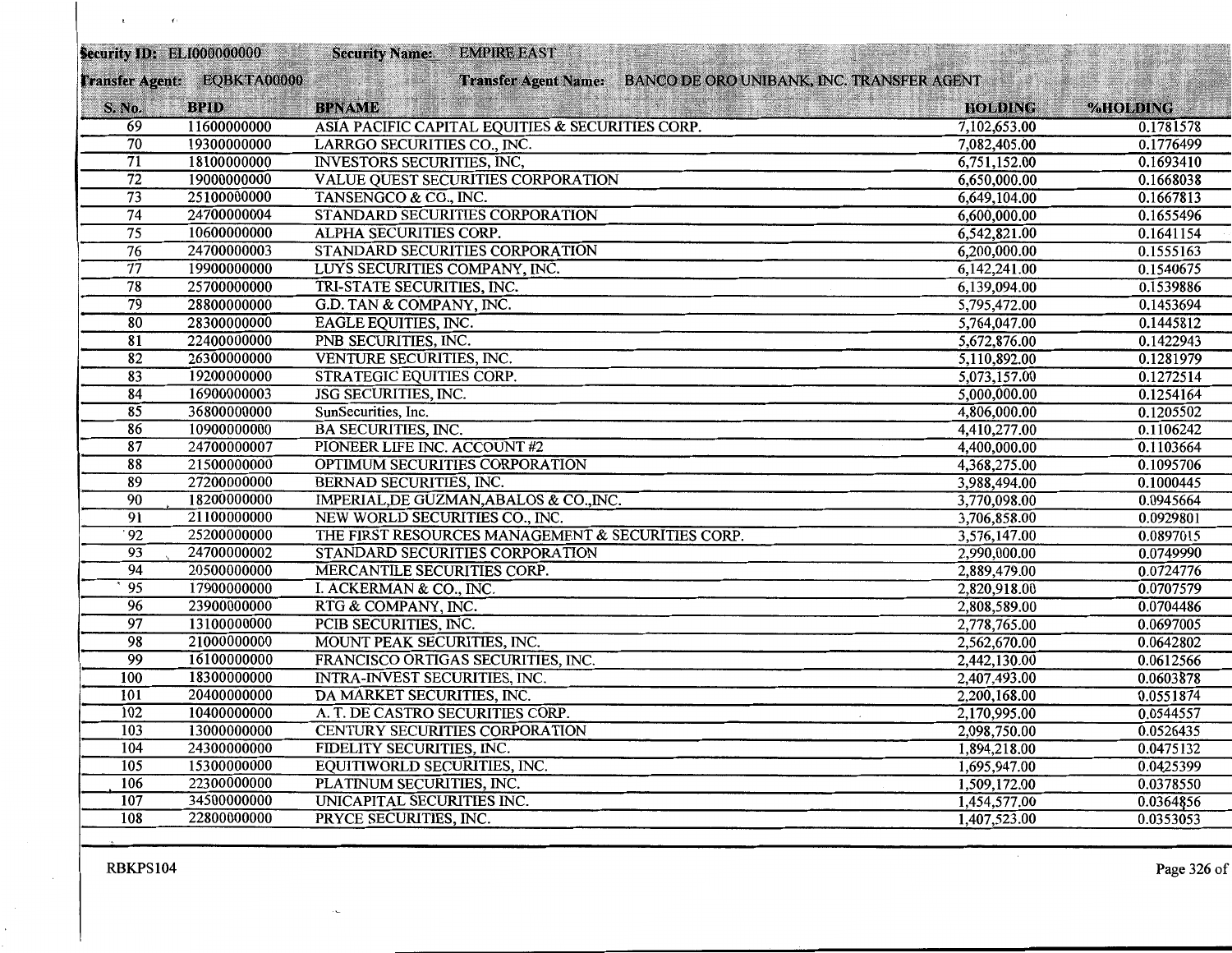|                  | Security ID: ELI000000000   | <b>Security Name:</b>                    | <b>EMPIRE EAST</b>                                 |                                                                |                |               |
|------------------|-----------------------------|------------------------------------------|----------------------------------------------------|----------------------------------------------------------------|----------------|---------------|
|                  | Transfer Agent: EQBKTA00000 |                                          |                                                    | Transfer Agent Name: BANCO DE ORO UNIBANK, INC. TRANSFER AGENT |                | <b>MATIKI</b> |
| <b>S. No.</b>    | <b>BPID</b>                 | <b>BPNAME</b>                            |                                                    |                                                                | <b>HOLDING</b> | %HOLDING      |
| 109              | 10000000000                 | <b>UPCC SECURITIES CORP.</b>             |                                                    |                                                                | 1,334,216.00   | 0.0334665     |
| 110              | 16200000000                 | F. YAP SECURITIES, INC.                  |                                                    |                                                                | 1,286,509.00   | 0.0322699     |
| $\overline{111}$ | 20900000008                 | DEUTSCHE REGIS PARTNERS, INC.            |                                                    |                                                                | 1,150,000.00   | 0.0288458     |
| 112              | 18800000000                 | J.M. BARCELON & CO., INC.                |                                                    |                                                                | 1,125,875.00   | 0.0282406     |
| $\overline{113}$ | 15700000000                 | FIRST ORIENT SECURITIES, INC.            |                                                    |                                                                | 1,013,058.00   | 0.0254108     |
| $\overline{114}$ | PCPL1000000                 |                                          | UNITED COCONUT PLANTERS LIFE ASSURANCE CORPORATION |                                                                | 1,000,000.00   | 0.0250833     |
| $\overline{115}$ | 23700000000                 |                                          | AAA SOUTHEAST EQUITIES, INCORPORATED               |                                                                | 910,015.00     | 0.0228262     |
| $\overline{116}$ | 22900000000                 |                                          | SALISBURY BKT SECURITIES CORPORATION               |                                                                | 779,172.00     | 0.0195442     |
| $\overline{117}$ | 23100000000                 | R & L INVESTMENTS, INC.                  |                                                    |                                                                | 733,439.00     | 0.0183971     |
| $\overline{118}$ | 16900000004                 | <b>JSG SECURITIES, INC.</b>              |                                                    |                                                                | 700,000.00     | 0.0175583     |
| 119              | 19700000000                 | LOPEZ, LOCSIN, LEDESMA & CO., INC.       |                                                    |                                                                | 663,485.00     | 0.0166424     |
| 120              | 12800000000                 | CAMPOS, LANUZA & COMPANY, INC.           |                                                    |                                                                | 604,280.00     | 0.0151573     |
| $\overline{121}$ | 12300000000                 | BENJAMIN CO CA & CO., INC.               |                                                    |                                                                | 581,785.00     | 0.0145931     |
| 122              | 32300000005                 | <b>CLSA PHILIPPINES, INC.</b>            |                                                    |                                                                | 575,000.00     | 0.0144229     |
| $\overline{123}$ | 11900000000                 | ASTRA SECURITIES CORPORATION             |                                                    |                                                                | 527,010.00     | 0.0132191     |
| 124              | 27300000000                 | WONG SECURITIES CORPORATION              |                                                    |                                                                | 526,385.00     | 0.0132035     |
| $\overline{125}$ | 16900000005                 | <b>JSG SECURITIES, INC.</b>              |                                                    |                                                                | 521,620.00     | 0.0130839     |
| $\overline{126}$ | 23000000001                 | Asia Insurance (Philippines) Corporation |                                                    |                                                                | 498,088.00     | 0.0124937     |
| 127              | 14200000000                 |                                          | DBP-DAIWA CAPITAL MARKETS PHILPPINES, INC.         |                                                                | 494,505.00     | 0.0124038     |
| $\overline{128}$ | <b>BCDO2000000</b>          |                                          | <b>BANCO DE ORO - TRUST BANKING GROUP</b>          |                                                                | 429,585.00     | 0.0107754     |
| $\overline{129}$ | 18700000000                 | ASIAN CAPITAL EQUITIES, INC.             |                                                    |                                                                | 399,751.00     | 0.0100271     |
| 130              | 38800000000                 | ARMSTRONG SECURITIES, INC.               |                                                    |                                                                | 385,144.00     | 0.0096607     |
| 131              | 24900000000                 | <b>SUPREME STOCKBROKERS, INC</b>         |                                                    |                                                                | 324,696.00     | 0.0081444     |
| 132              | 32300000003                 | <b>CLSA PHILIPPINES, INC.</b>            |                                                    |                                                                | 318,240.00     | 0.0079825     |
| $\overline{133}$ | 34500000003                 | <b>UNICAPITAL SECURITIES INC.</b>        |                                                    |                                                                | 313,490.00     | 0.0078634     |
| 134              | 26100000000                 | <b>E.SECURITIES, INC.</b>                |                                                    |                                                                | 274,753.00     | 0.0068917     |
| $\overline{135}$ | <b>SCTD1000000</b>          | <b>MBTC - TRUST BANKING GROUP</b>        |                                                    |                                                                | 243,013.00     | 0.0060956     |
| 136              | <b>UCPB1000000</b>          |                                          | UNITED COCONUT PLANTERS BANK-TRUST BANKING         |                                                                | 238,483.00     | 0.0059819     |
| $\overline{137}$ | 11300000000                 | SARANGANI SECURITIES, INC.               |                                                    |                                                                | 222,153.00     | 0.0055723     |
| 138              | 25600000000                 |                                          | TRENDLINE SECURITIES CORPORATION                   |                                                                | 221,402.00     | 0.0055535     |
| 139              | 23200000000                 | <b>ALAKOR SECURITIES CORPORATION</b>     |                                                    |                                                                | 213,578.00     | 0.0053572     |
| 140              | 14900000000                 | EAST WEST CAPITAL CORPORATION            |                                                    |                                                                | 196,276.00     | 0.0049232     |
| $\overline{141}$ | 10500000000                 |                                          | ALL ASIA SECURITIES MANAGEMENT CORP.               |                                                                | 192,952.00     | 0.0048399     |
| $\overline{142}$ | 19400000000                 | LIPPO SECURITIES, INC.                   |                                                    |                                                                | 141,105.00     | 0.0035394     |
| 143              | 20900000003                 | DEUTSCHE REGIS PARTNERS, INC.            |                                                    |                                                                | 140,944.00     | 0.0035353     |
| 144              | 25400000000                 | TRANS-ASIA SECURITIES, INC.              |                                                    |                                                                | 121,003.00     | 0.0030352     |
| $\overline{145}$ | <b>DEUB2000005</b>          |                                          | DEUTSCHE BANK MANILA-CLIENTS A/C                   |                                                                | 105,938.00     | 0.0026573     |
| 146              | <b>PNBC2000000</b>          | <b>PNB-TBG T-10820</b>                   |                                                    |                                                                | 92,966.00      | 0.0023319     |
| $\overline{147}$ | 15900000000                 |                                          | FIRST INTEGRATED CAPITAL SECURITIES, INC.          |                                                                | 77,399.00      | 0.0019414     |
| 148              | 26100000004                 | E.SECURITIES, INC.                       |                                                    |                                                                | 59,915.00      | 0.0015029     |
|                  |                             |                                          |                                                    |                                                                |                |               |

 $\epsilon$ 

 $\epsilon$ 

 $\sim 10^{11}$  GeV

 $\mathcal{A}$  .

 $\sim$